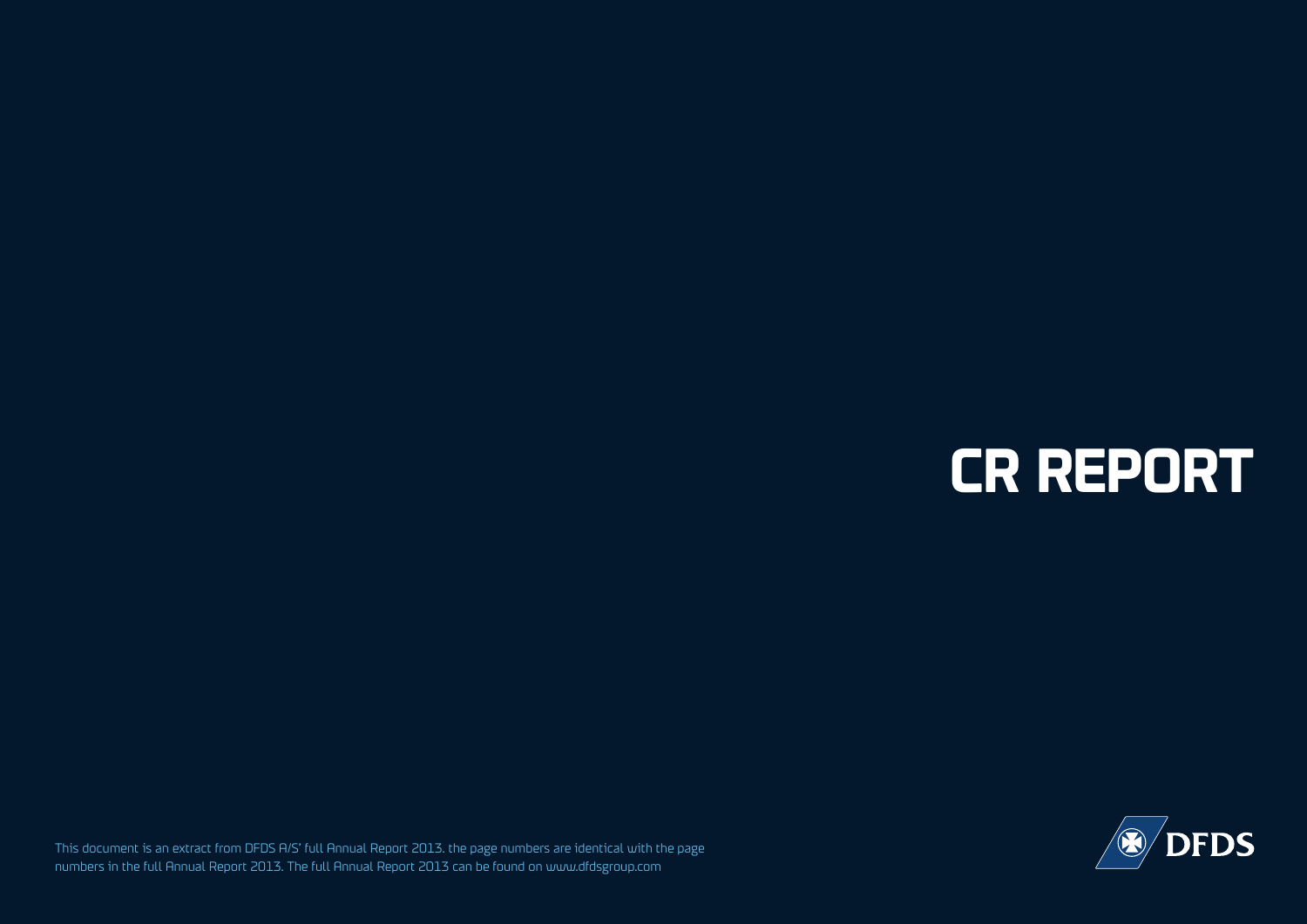## **DFDS AND CORPORATE RESPONSIBILITY (CR)**

## SOCIAL RESPONSIBILITY INSPIRES VALUE CREATION FOR OUR STAKEHOLDERS AND OUR COMPANY

#### **CHALLENGING TRANSITION TO GREENER INFRASTRUCTURE IN 2015**

New rules regulating the permitted level of sulphur in bunker fuel are set to increase fuel costs by 40-50%. The new rules, coming into force on 1 January 2015, represent a considerable challenge for DFDS and the rest of the ferry industry in Northern Europe.

In line with our environmental policy, we support initiatives to make our world greener – as long as it happens in a sensible way and on a level playing field versus our competition, including other transport modes.

From the outset, we took on the responsibility of adapting our business to the new rules and contributing to making society greener. We are, however, responsible for protecting the interests of all our stakeholders and have, therefore, worked actively to achieve some mitigation or financial support concerning the transition to the new rules – so far without any success.

What is important now is that the rules are implemented as announced without any last minute concessions that would change the level playing field. Ferry operators, like DFDS and others, who in good faith have made substantial investments should be rewarded (over the course of time) for acting responsibly to contribute to a greener infrastructure.

Our strategy for overcoming the challenge of the new rules has three elements: installation of scrubbers on up to 20 ships at a cost of DKK 750m, preparing customers for the transition to a higher shipping cost and analysing requirements for consolidation of routes.

For DFDS, and all other ferry operators, the new rules will entail a substantial negative financial impact. Prices to customers will increase, shifting some volumes from sea to land. We foresee that several ferry routes in Northern Europe will close and jobs will be lost across the ferry industry. Another potential negative impact is increased road congestion. The resulting economic impact is, of course, not a desirable scenario for our shareholders either.

To adapt and facilitate the transition to a greener infrastructure, we successfully initiated testing of scrubber technology in 2009, and became a front-runner by successfully operating a scrubber onboard one of our ro-ro freight ships. Today, DFDS is considered by many

experts to be the leading shipping company when it comes to applying the scrubber technology.

On another positive note, we have expanded the section on community work in the report. Supporting local communities within our network is an important way for DFDS to give back to society. The activities also involve voluntary work by our employees, for example when serving homeless people in Oslo and Copenhagen a Christmas lunch on board our passenger ships.

Enjoy the report!

#### **NIELS SMEDEGAARD,**  PRESIDENT & CEO

#### **Our approach to corporate responsibility**

DFDS is responsible for a large number of employees and their working conditions, and for health and safety at work. We area vital part of Europe's infrastructure as we operate the largest ferry route network in Northern Europe and provide transport and logistics solutions across Europe. We are responsible for passenger safety, for customers' freight and for the environmental impact of our activities. We are also responsible for creating a return on shareholders' investment in DFDS – and much more.

We manage our corporate responsibilities through the implementation of policies and standards. In several areas, specific targets are set for CR actions – for example, reducing emissions – and this year we are introducing customer satisfaction targets.

In addition to policies, DFDS lives by an ethical code of conduct, which acts as a supplement to the standards of behaviour to which we aspire, as defined in The DFDS Way.

#### **Our CR strategy**

Our CR strategy aims to create and protect value for all stakeholders, thereby underpinning DFDS' position as a preferred supplier and employer.

Identifying stakeholders and understanding their needs and requirements are important priorities in the strategy. Stakeholders and their expectations are listed on pages 36–37. CR perspectives are embedded in the organisation through internal initiatives and action plans, but also through actively involving stakeholders in relevant working processes.

The strategy also involves communication of our goals and actions to stakeholders and ongoing improvements to our CR reporting.

#### **Managing CR**

The CR strategy, and overall goals and policies, are set by the CR Committee, which reports to Executive Management. The Committee is composed of managers with direct responsibility for implementing CR in business areas and Group functions. Niels Smedegaard, CEO, has overall responsibility for the CR Committee.

The Committee meets at least once every three months. The intention is that external stakeholders are invited to participate in at least two meetings per year. Twice a year, the chair of the Committee will report to Executive Management, and once a year to the Board of Directors. An important task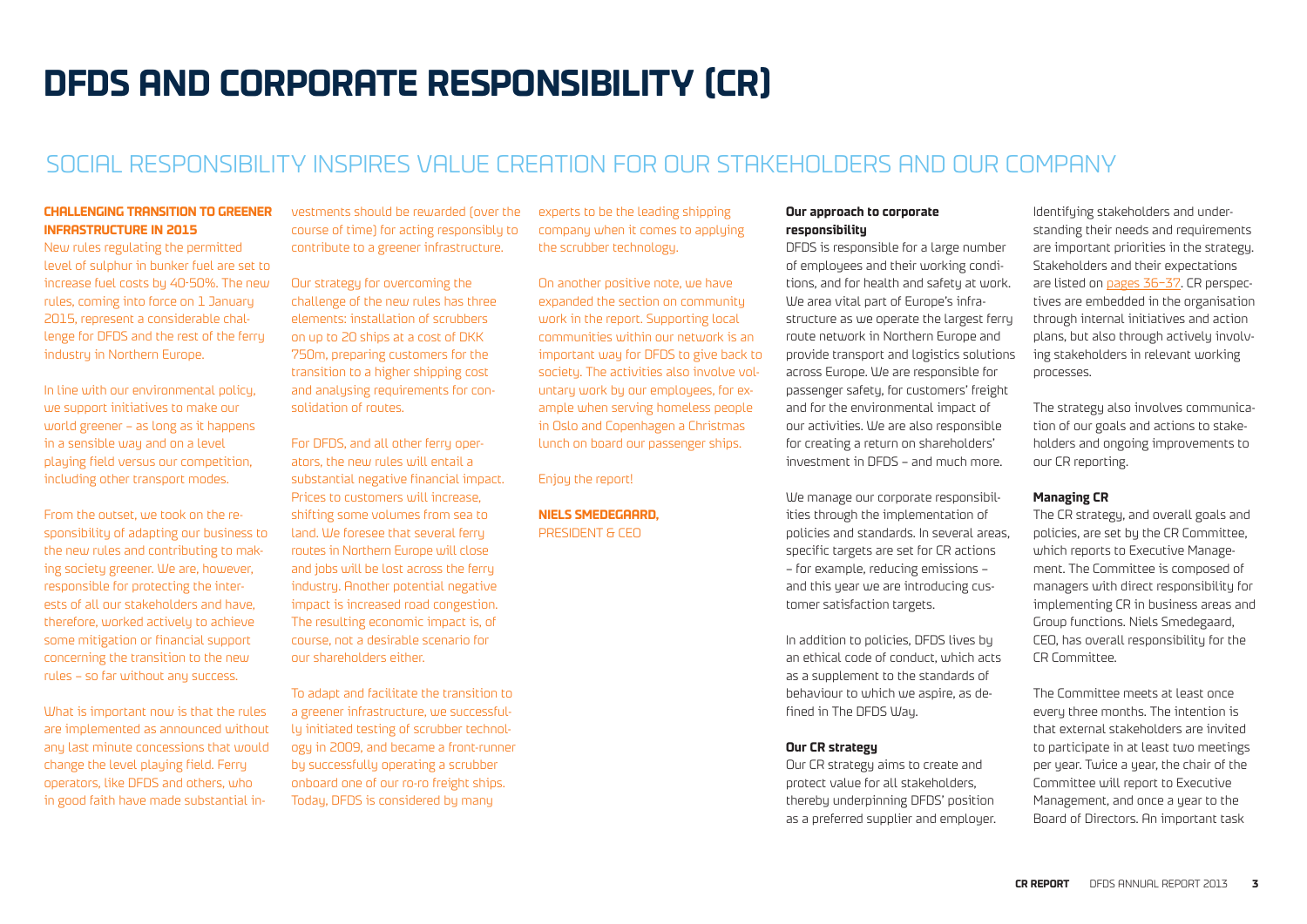

for the CR Committee is to promote the decentralisation of CR to business areas and Group functions. One Executive Management meeting per year is focused on opportunities and issues related to CR.

The CR Committee is responsible for developing the scope and content of DFDS' CR report, including assessing whether the company should sign up to, for example, the UN Global Compact, and whether the report should be audited by external parties. Our processes for collating and quantifying CR data are still being developed and we foresee the scope of our reporting, including external auditing, will increase over the coming years.

#### **Working with stakeholders:**

Value creation through CR requires the involvement of stakeholders. We define stakeholders as any individual or organisation that DFDS affects or that affects DFDS. This includes stakeholders without 'voices', such as the environment and future generations.

Pages 36–37 list DFDS' stakeholders, processes for dialogue and collaboration, what is expected of us, and our actions and plans.

#### **About this report**

The information and data in this report on corporate responsibility concerns DFDS' activities in Northern Europe, including the operation of ships, port terminals and

offices, including the head office in Copenhagen. CO<sub>2</sub> data is based on documentation of bunker consumption and energy and CO<sub>2</sub> data from the Logistics business area and offices. The report does not include joint venture activities or partner organisations' activities. The information in this report meets the amended requirements of the Annual Accounts Act of 2009 and is subject to internal data management systems and audits. The data covers the period from January to December 2013. The report has not been externally and independently evaluated. The report has been drawn up in accordance with the principles for content and quality outlined in the Global Reporting Initiative (GRI)'s Sustainable Development Reporting Guidelines (version 3.1).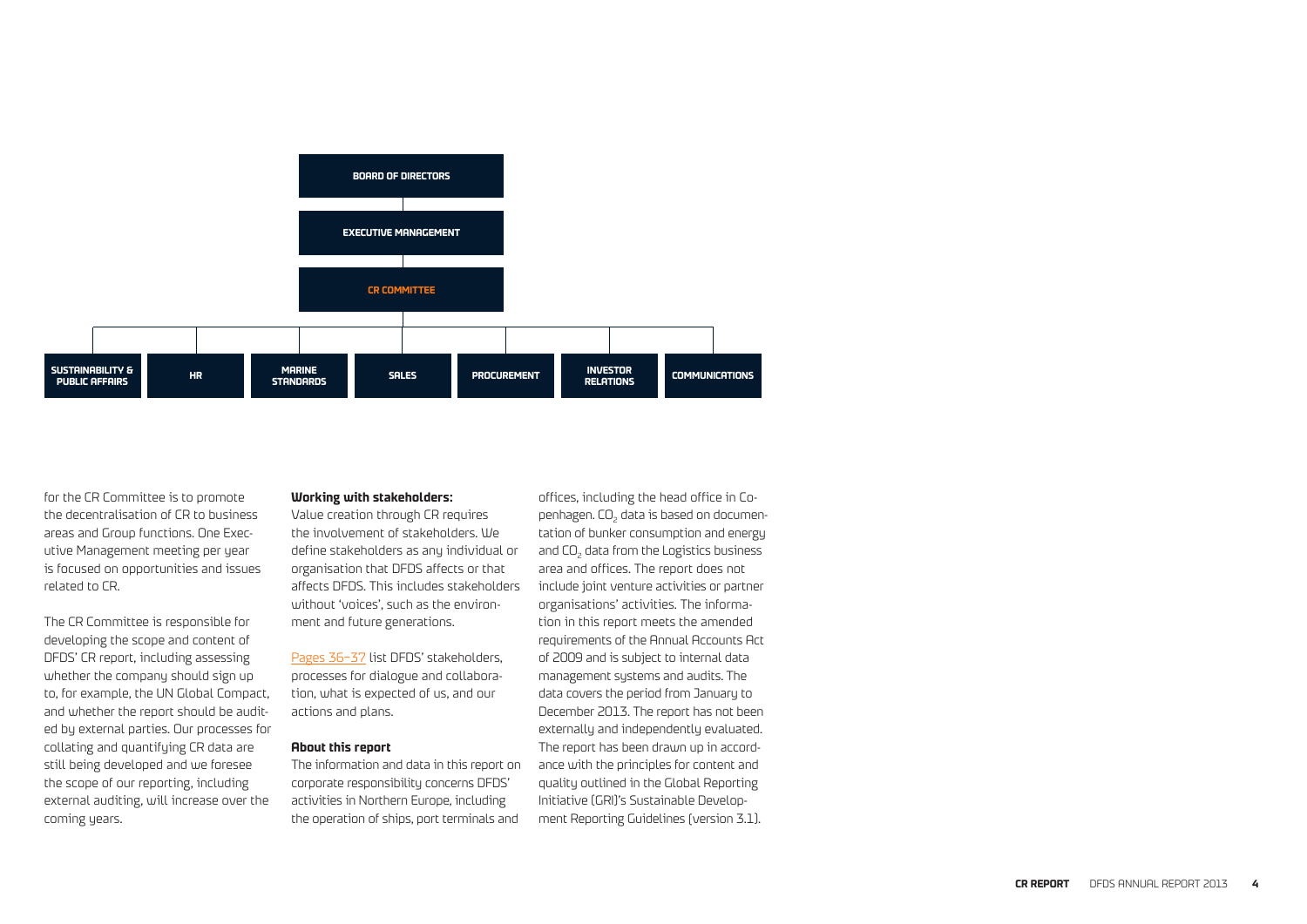#### **The table shows our stakeholders, how we cooperate, and progress on CR related activities**

| <b>Stakeholders</b>                                                     | Who are they?                                                                                                                                                                                                                                                                                                                                                                                              | How do we work together?                                                                                                                                                                                                                                                    | What do they expect of us?                                                                                                                                                                                                                                                                                                                                                            | Progress in 2013                                                                                                                                                                                                                                                              | Plans for 2014/2015                                                                                                                                                                                                                                                                                                                                                         |
|-------------------------------------------------------------------------|------------------------------------------------------------------------------------------------------------------------------------------------------------------------------------------------------------------------------------------------------------------------------------------------------------------------------------------------------------------------------------------------------------|-----------------------------------------------------------------------------------------------------------------------------------------------------------------------------------------------------------------------------------------------------------------------------|---------------------------------------------------------------------------------------------------------------------------------------------------------------------------------------------------------------------------------------------------------------------------------------------------------------------------------------------------------------------------------------|-------------------------------------------------------------------------------------------------------------------------------------------------------------------------------------------------------------------------------------------------------------------------------|-----------------------------------------------------------------------------------------------------------------------------------------------------------------------------------------------------------------------------------------------------------------------------------------------------------------------------------------------------------------------------|
| - Freight customers<br>- Passengers                                     | • Freight forwarders and hauliers<br>• Producers of heavy industrial goods<br>• Food producers<br>• Producers of consumer goods<br>• Retailers<br>· Individuals, families and groups<br>· Coach operators and travel agencies                                                                                                                                                                              | · Customer satisfaction surveys,<br>including online<br>· Service calls and contact by letter<br>before departure<br>· Ongoing relationship, including meetings<br>and follow-up with customers<br>· Town hall customer meetings<br>• Via freight and ticket booking agents | • Reliability and safety<br>• High frequency and capacity<br>· Easy to work with and travel with<br>· Timely information about changes<br>• Informed employees who solve problems<br>· Proposals for improvements<br>• Ongoing adaptation of on-board facilities<br>to meet customer requirements<br>· Clear understanding of customer<br>requirements                                | • Continued roll-out of Customer Focus<br>Initiative launched<br>• Regular customer satisfaction surveys<br>• New passenger sales & marketing<br>organisation in UK<br>• Continuous improvement of online<br>booking interface<br>· Sales training of over 200 sales managers | • Continuation of Customer Focus Initiative<br>• Upgrading of InfoBridge, freight booking<br>and information system<br>• Upgrading of the passenger areas on<br>passenger ships during docking<br>• Continued sales training<br>· Cargo Care, further development of<br>damage prevention<br>• New CRM system<br>• Further roll-out of new booking system<br>for passengers |
| - Employees<br>· Trade unions                                           | • 6,000 employees, on shore and at sea<br>fuear-end 2013)<br>• Trade unions<br>• Sailors' unions<br>· The International Labour Organization (ILO)                                                                                                                                                                                                                                                          | · Daily management<br>• Annual performance and development<br>reviews<br>• Weekly newsletter for employees<br>Employee survey every two years<br>(Bearing)<br>· Regular meetings and courses<br>· Zoom (management development<br>programme)<br>. Town hall meetings        | • Healthy and safe working environment<br>· Reasonable terms and conditions of<br>employment<br>• Rewarding extra effort<br>· Career development paths<br>• Option of on-the-job learning<br>· Ethical and consistent management<br>and working conditions<br>· Diversity                                                                                                             | · Diversity study undertaken<br>• Diversity policy development<br>• New development programme for<br>specialists<br>• Boot camps for managers                                                                                                                                 | • Promoting safety culture through<br>ongoing training<br>• Introduction of HR system across<br>the whole Group<br>· Diversity programme<br>· Focus on talent management                                                                                                                                                                                                    |
| <b>Public-sector and</b><br>government agencies<br>(on land and at sea) | • The International Maritime Organization<br>(IMO)<br>· European Maritime Safety Agency (EMSA)<br>• Organisations that investigate accidents<br>at sea<br>· Working environment agencies<br>• Maritime and coastguard agencies<br>· Environmental agencies<br>• Local authorities<br>· Customs & Excise, immigration departments<br>· Port authorities<br>· Highways agencies<br>• National tourism bodies | • Meetings with industry associations<br>• Processes for compliance with regulations<br>• Campaigning<br>· Investigation of incidents<br>• Meetings with national governments<br>and ministers<br>• Promoting tourism in regions/countries                                  | • Compliance and risk reduction<br>· Information on security and immigration<br>control<br>• Accessibility<br>· High quality in occupational safety<br>and health<br>· Continuous reduction of environmental<br>impacts including emissions, introduction<br>of fuels with low sulphur content, improve-<br>ment of anti-fouling paint, responsible<br>scrapping and waste processing | · Installation of three sulphur scrubbers<br>· Development of systematic management<br>of safety processes                                                                                                                                                                    | · Installation of additional sulphur scrubbers<br>• Implementation of system for managing<br>security-related processes                                                                                                                                                                                                                                                     |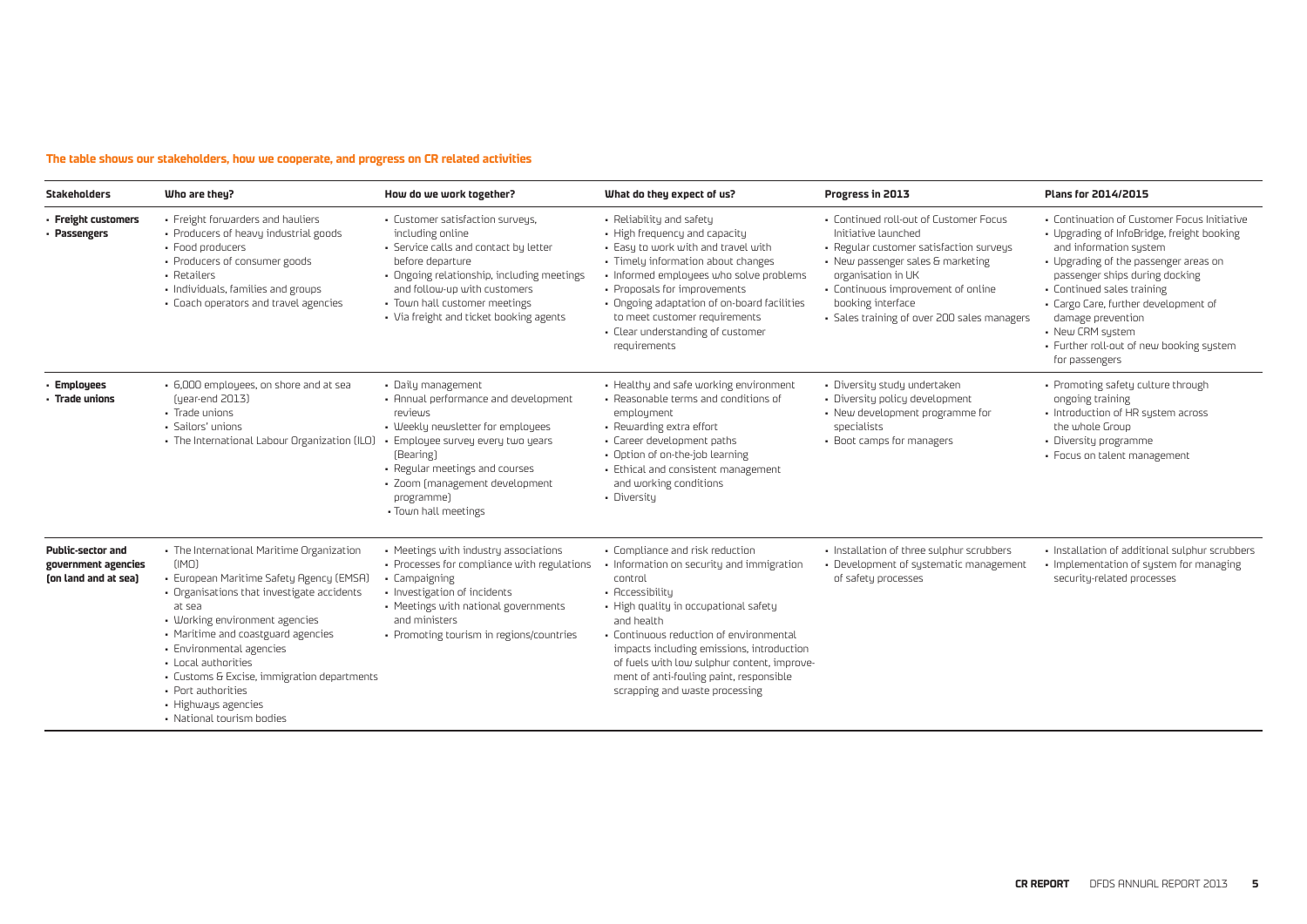#### **The table shows our stakeholders, how we cooperate, and progress on CR related activities.**

| <b>Stakeholders</b>                             | Who are they?                                                                                                                                                                                                                       | How do we work together?                                                                                                                                                                                                                                                                               | What do they expect of us?                                                                                                                                                           | Progress in 2013                                                                                                                                                      | Plans for 2014/2015                                                                                                                                                                              |
|-------------------------------------------------|-------------------------------------------------------------------------------------------------------------------------------------------------------------------------------------------------------------------------------------|--------------------------------------------------------------------------------------------------------------------------------------------------------------------------------------------------------------------------------------------------------------------------------------------------------|--------------------------------------------------------------------------------------------------------------------------------------------------------------------------------------|-----------------------------------------------------------------------------------------------------------------------------------------------------------------------|--------------------------------------------------------------------------------------------------------------------------------------------------------------------------------------------------|
| <b>Finance</b>                                  | · Shareholders including main shareholder,<br>the Lauritzen Foundation<br>· Investors<br>• Financial institutions<br>· Insurance companies and brokers                                                                              | • Quarterly reports<br>• Company announcements<br>• Public conference calls<br>· Investor meetings<br>· International 'roadshours'<br>· Regular dialogue with analysts<br>• Regular dialogue with banks<br>• Online updates<br>- Regular dialogue with insurance brokers/<br>companies, company visits | • Transparent, consistent and accurate<br>reporting<br>• Access to management<br>• Responsibility and reliability<br>· Security and active risk management                           | · Investor meetings in Denmark and abroad<br>. Increased free float of the DFDS share<br>• New distribution policy adopted                                            | • Greater frequency of international<br>roadshows<br>· Initiation of share buy-back programme                                                                                                    |
| Industry organisations                          | · PSS (Ports Skills & Safety)<br>• PSA (Passenger Shipping Association)<br>• The European Community Shipowners'<br><b>Association (ECSA)</b><br>• INTERFERRY<br>· Local shipowners' associations<br>• Classification societies      | · PSS meetings and management<br>involvement<br>• Meetings of PSA's Ferry Section<br>· PSA meetings on safety, health, hygiene,<br>the environment and welfare<br>• Other informal and formal meetings<br>with competitors<br>and trade associations<br>· Lobbying/campaigns                           | · Reduction of emissions, including the<br>introduction of fuels with low sulphur<br>content for ships<br>• Continuous improvement of work on<br>health and safety                   | · Installation of three sulphur scrubbers<br>· Improved safety performance<br>· Tracking of CO <sub>2</sub> emissions extended<br>to logistics activities and offices | • Meeting new target for reducing fuel<br>consumption<br>• Further develop reporting of CO <sub>2</sub> emissions<br>• Additional EURO 5 trucks<br>• Investment in land-based electricity supply |
| <b>Suppliers</b>                                | • Catering suppliers<br>· Bunker suppliers<br>· Hauliers, rail operators, container shippers<br>• Suppliers of spare parts and equipment<br>for ships<br>· Shipyards<br>• Manufacturers of transport equipment<br>• Other suppliers | • Ongoing dialogue<br>• Audit of major haulage companies and<br>other providers of carrier services<br>• Mentoring programme for smaller<br>haulage companies                                                                                                                                          | • Accessibility and accountability<br>· Safety-management systems<br>· Risk assessments<br>• Reduction of emissions<br>• Optimal value, including non-financial<br>factors           | · Development of vessel sharing agreements<br>• E-auction tools applied<br>• ERFx system applied<br>· Category management developed                                   | · Implementation<br>of a new procurement system<br>· Contract database                                                                                                                           |
| <b>Local communities in</b><br>which we operate | · Neighbours to ports, terminals and routes,<br>warehouses, offices and other facilities<br>· Society in general in local communities                                                                                               | · Contact and dialogue via local employees<br>• Newsletters and notification of changes<br>• Charity, sponsorships                                                                                                                                                                                     | • Employment opportunities<br>• Responsible operations/good<br>neighbour relations<br>• Noise reduction measures                                                                     | · High Five programme<br>• Christmas lunch for homeless people<br>in Copenhagen and Oslo                                                                              | • Further develop community with<br>sponsorship in Denmark                                                                                                                                       |
| Media. NGOs and others · Media                  | • NGOs (national/international)<br>· International organisations<br>• The Lauritzen Foundation                                                                                                                                      | • Ongoing dialogue<br>• Membership of organisations<br>· Co-operation with specialist organisations,<br>e.g. Carbon Trust<br>• Various publications and commitments                                                                                                                                    | • Accessibility<br>· Transparent, consistent and accurate<br>information<br>· Environmental management and<br>performance, including emissions<br>and responsible scrapping of ships | · DFDS Connect, social media website<br>started<br>· Continuous media dialogue<br>· Environmental initiatives (see above)                                             | · Further development of social media<br>strategy<br>· Environmental initiatives (see above)                                                                                                     |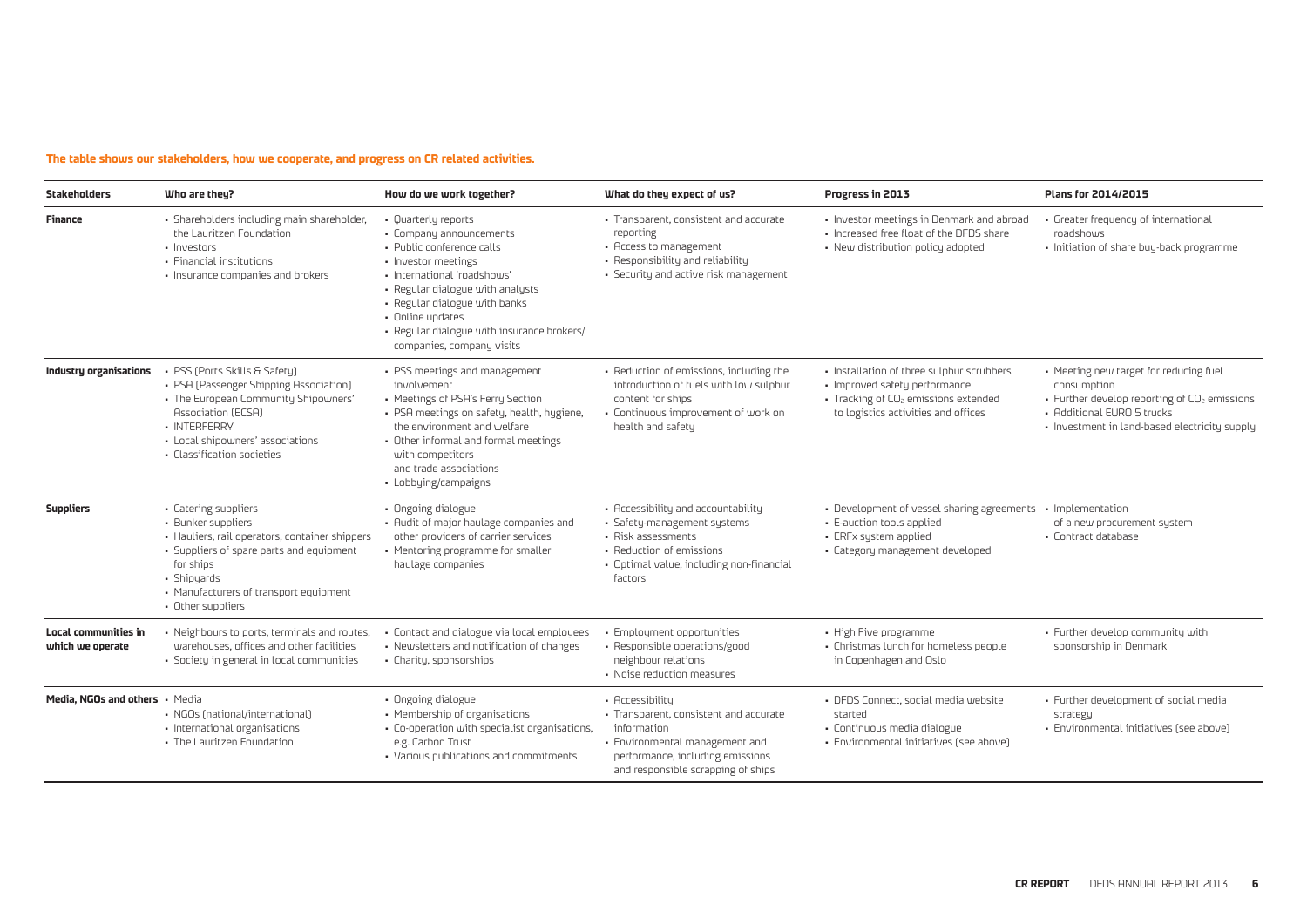## **SAFETY AND SECURITY**

### THE SAFETY OF PEOPLE IS OF PARAMOUNT IMPORTANCE TO DEDS

#### **SAFETY AND SECURITY – SEA**

#### **Highlights**

- One fatality recorded in 2013
- Several fires on board ships
- Continuous improvement of safety and incident reporting
- Design and implementation of a global platform to facilitate Operational Safety Performance in the Fleet

#### **Our approach**

Part of DFDS' customer service is to ensure systematic implementation and monitoring of safety standards. Safety processess build on continuous improvement and sharing of best practices. In our approach to managing health and safety (H&S), employees, passengers, freight customers and regulators are key stakeholders.

Corporate safety and security objectives and requirements are determined by national and international regulations. Under the International Safety Management (ISM) Code, the International Ship and Port Facility Security Code (ISPS) and the Maritime Labor Convention (MLC), all maritime safety measures and security factors must be reported for all ships on an ongoing basis, and all ships must report any incidents on board. This can be done anonymously under a 'no blame' policy according to Company Procedures and international safety guidelines. In our logistics business, we are guided by industrial and highways regulations as standard.

The ISM code aims to ensure that all relevant standards are respected, and that safety contingency plans work. This applies to safety equipment, safe ship construction, management procedures, training of crews, drills, document control, and formal safety monitoring, structured management reviews and auditing principles.

The ISM code also requires a designated person ashore to ensure safe operations and a link between the shore-based management and the captain and crew on board. Safety and security audits are held on all ships in the fleet at least once a year. Findings are detailed, analyzed, measured and shared to promote best practice and continuously promote a strong safety culture on board. In addition, inspections are also carried out as a separate task during the year.

DFDS' Health, Safety and Environment Policy, which is reviewed annually by Management, strives to deliver improvement through active demonstration of

commitment and leadership at all levels in the shipping and logistics businesses. This means practising what we preach, where all managers behave in a way that demonstrates safety and accountability.

Operational Safety Performance is part of "THE DFDS WAY", where the implementation and roll-out of global systems support the DFDS Operating Model in striving for continuous improvements and applying best standards across flags.

Our security management is governed by the International Ship and Port Facility Security (ISPS) Code, which helps protect against terrorist attacks and other disruptions. Shipping and logistics are subject to security inspections on a regular basis. Audits are held in conjunction with safety audits. The fleet regularly takes part in exercises with different countries' emergency services, in order to train staff, exchange experiences and ensure the ships are prepared for any eventuality.

We monitor the ships' performance on external surveus, accidents, incidents and near-misses, and review the outcomes of regular audits on a monthly basis. This approach involves clear targets for shipping safety at business unit level. Our Marine Standards experts, People

| Shipping incidents reported'                                                                   | 2013        | 2012       | 2011       | 2010       | 2009       |
|------------------------------------------------------------------------------------------------|-------------|------------|------------|------------|------------|
| Near-miss reports (average per ship)<br>Lost time injury frequency (LTIF)<br><b>Fatalities</b> | 64.5<br>7 N | 38 5<br>スス | 317<br>2 q | 134<br>6.6 | 4.8<br>8.O |

\* Data excludes the subsidiaries AB DFDS SEAWAYS (Lithuania) and DFDS Logistics AS (Norway)

#### **LTIF ON DFDS PASSENGER AND FREIGHT SHIPS** (LOST TIME INJURY FREQUENCY)



#### **The following ships recorded no lost time accidents for 365 days or more by the end of December 2013**

| Ficaria Seaways  | 1.337 |
|------------------|-------|
| Anglia Seaways   | 1.046 |
| Flandria Seawaus | 1,010 |
| Begonia Seaways  | 849   |
| Magnolia Seaways | 847   |
| Lysblink Seaways | 569   |
| Petunia Seaways  | 483   |
| Primula Seaways  | 408   |
| Dover Seaways    | 402   |
|                  |       |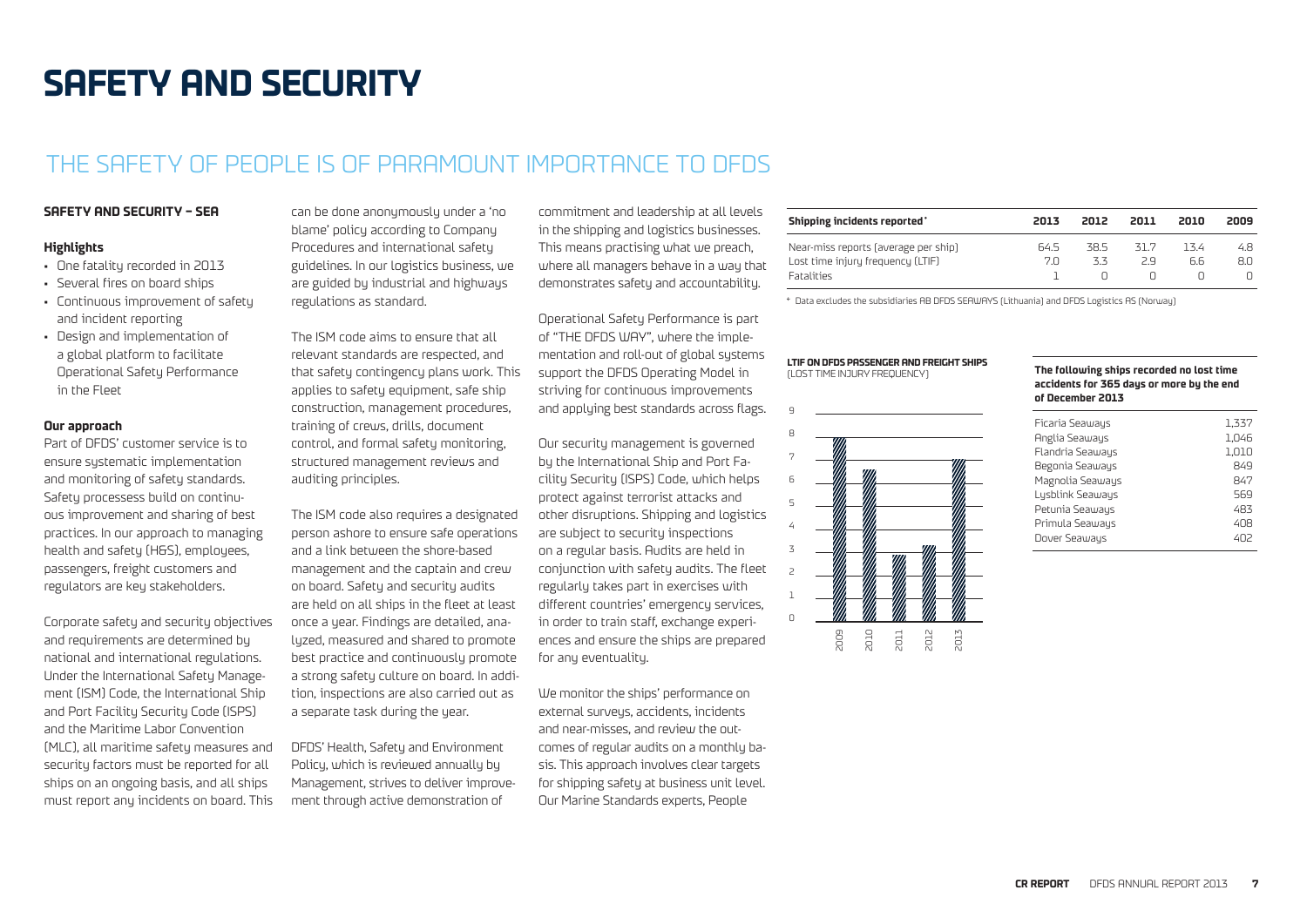& Ships VPs and CEO meet to formally review the ships' safety related performance monthly. Core to this process is to review all safety and operational related data collected from ships in readiness for inspection by maritime authorities, and such reviews are published to all ships and key shore-based managers.

We engage on safety and security with relevant national and international stakeholders, National Maritime and Port Authorities, the Danish Shipowners' Association, British Chamber of Shipping, Nautical Institute, UK Passenger Shipping Association, International Chamber of Shipping's Passenger Ship Panel and the Nordic Committee for Passenger Ship Safety ("Nordkompass"). DFDS employees attend H&S meetings of Work Councils and work with suppliers to identify safety opportunities.

Training for situations requiring first aid is also maintained. For example, each year, hundreds of officers and all crew are trained to various levels in paramedic care and basic or advanced first aid. On all passenger and cargo ships, extensive drills are conducted each week based on around 15 different scenarios such as marine evacuation. As we have had three fires on board our ships in 2013, crew training is highly important to maintain a high safety vigilance.

#### **Important events in 2013**

All ships are surveyed and certified according to international, EU and national legislation, including internal audits and inspections on safety and security according to statutory instruments and company procedures.

In April 2013 all former LD Lines ships on French flag changed their Safety Management Systems to the common platform of DFDS.

During an interim implementation period, all systems were implemented on board and DFDS A/S was fully certified and granted a French Document of Compliance in December 2013.

On 20 August 2013, the ILO Maritime Labour Convention came into force in all ratifying countries. DFDS manages ships in several of these countries. The new convention applies minimum standards on an international level in terms of crew welfare, Food and Hygiene Safety and safety related issues. All ships in the DFDS fleet flying flags of ratifying countries were certified in due course, and well before 20 August 2013. For the rest of the fleet, managed in countries that have not ratified the MLC convention, no exceptions are made and they comply to identical principles as the ships of the ratifying countries.

In April 2013, a fire broke out in a car transporter on the car deck onboard VICTORIA SEAWAYS. The fire was caused by an electrical malfunction in a second-hand car onboard the car transporter. The fire was quickly extinguished by the ship's drencher system, and no injuries were incurred.

In November 2013, a fire broke out in cargo on the weather deck on board BRITANNIA SEAWAYS. The fire was caused by leaking aviation fuel ignited by sparks from shifting cargo due to extreme weather conditions with significant wave height, above 10 metres. The fire was brought under control and eventually extinguished by the ship's crew during 10 hours of fire fighting. No injuries were sustained.

Tragically, an accident on board PATRIA SEAWAYS in November 2013 cost the life of one of our crew members. The accident occurred during repair works in an elevator shaft, and DFDS immediately informed all ships about the accident and preliminary precautions to avoid similar accidents in the future. The precautions will be evaluated as soon as the authorities have completed their report about the accident and the cause of it has been established. Psychological assistance was provided for the ship's crew following the accident. DFDS has provided the bereaved family with necessary assistance.

In December 2013, a fire broke out in a car transporter on the car deck on the time chartered ship CORONA SEAWAYS. The fire was caused by an electrical malfunction in a second-hand car onboard the car transporter. The fire was extinguished by the ship's  $CO<sub>2</sub>$  system and a fire brigade from shore side. No injuries were sustained.

In December 2013, a fire in a cabin on board KING SEAWAYS occurred. The cause of the fire is under investigation as either arson or an extreme reckless act by a passenger. The fire was extinguished due a quick response by the ship's crew. Two passengers and four crew members were evacuated by helicopter due to smoke inhalation.

In 2013, the Lost Time Injury Frequency (LTIF)1 was 7.0, up from 3.3 in 2012. The increase is due to more crew-related accidents on board the French flagged ships.

Near-misses on average per ship were recorded at 64.5, up from 38.5 in 2012. The increase reflects a continued higher level of awareness on safety issues. The number of near-misses reported is expected to keep on rising in the coming years based on our continuous focus to improve.

#### **Future steps / commitments 2014/15**

- Finalize roll out of global platform to facilitate Operational Safety Performance across entire fleet
- Reduce the number of crew accidents on board French flagged ships
- Maintain progress towards zero lost time accidents across the rest of the fleet
- Continue improvement in active safety related performance
- Report group-wide safety data in 2014

#### **HEALTH & SAFETY – LAND**

#### **Highlights**

- No fatalities and no events with a 'high severity' rating recorded in 2013
- Zero penalties and zero fines imposed by regulators
- Safety performance improved compared to 2012 on a like-for-like basis
- Group-wide network of safety data responders providing monthly safety performance KPI data; allows trend monitoring and injury event causal analysis
- E-learning safety modules has been piloted in the UK with potential for application across the Group
- Regular, periodic engagement with Port Skills & Safety Ltd.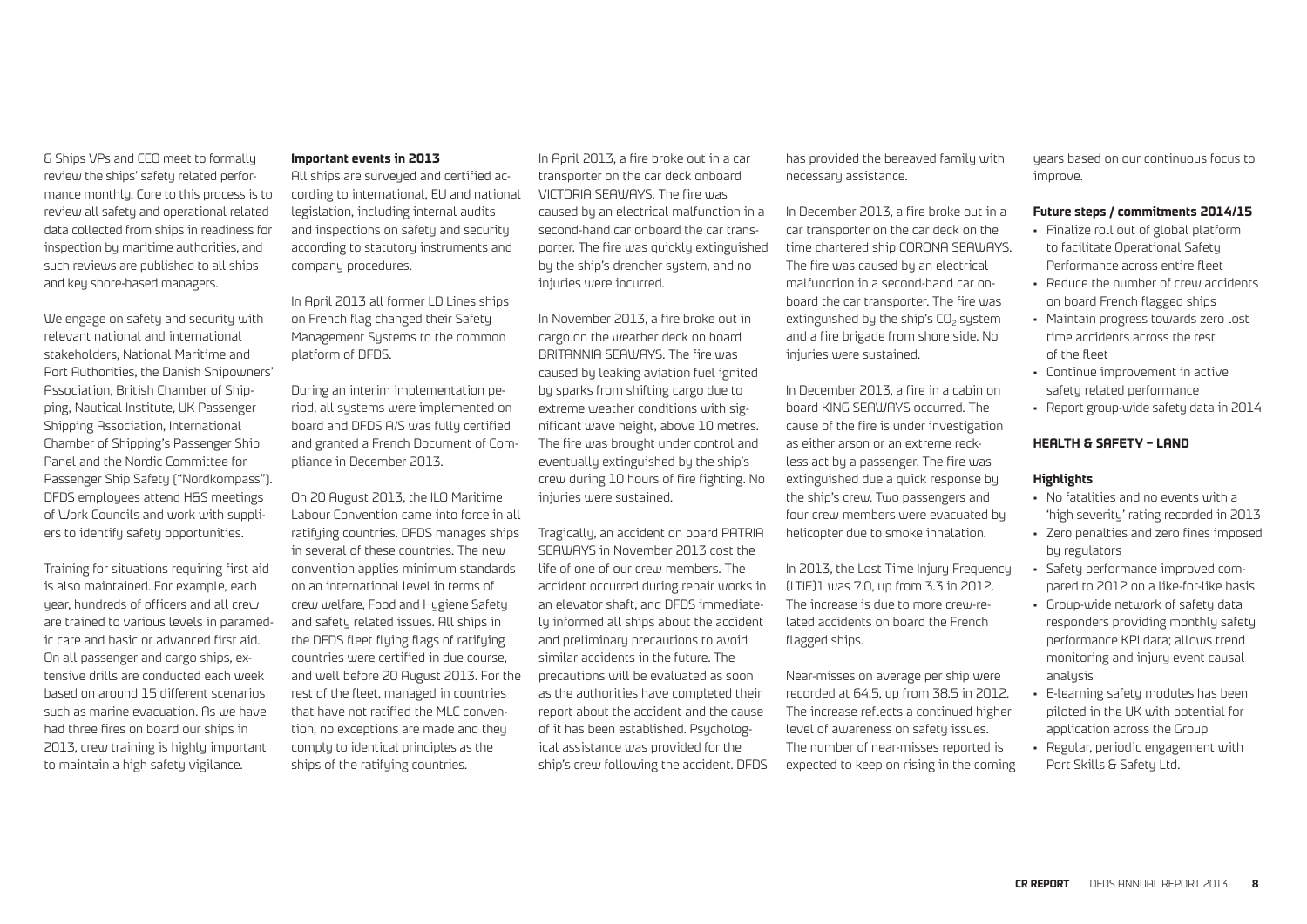#### **DFDS' Safety Management System**

Safety management continues to be operated by the local management teams of each individual operating entity to maintain flexibility and proportionality of response based on risk. Thus, more safety controls are operated for higher risk activity (port terminals) than lower risk activity (offices), e.g. formalised inspection regimes only operated on higher risk sites.

The national and international safety legislation applicable across the DFDS Group has a common basis in EU Legislation allowing an internal safety management standard to be developed for application within the DFDS Group's 'Dry' activities based on a UK model of safety management. The system is detailed in a Safety Framework Document, a guidance document providing a model for safety management throughout 'dry' activity (port terminals [freight and passenger operations], warehouses and offices). Internal auditing has been performed on a risk-prioritised basis using the Safety Framework Document to assess compliance; the audit programme will continue in 2014, again, on a risk-prioritised basis.

A basic risk survey was completed in 2013 to form the basis of a more formalised audit programme for 2014. Risk rating factors included annual safety performance, previous audit history and the risk profile (e.g. higher-risk port terminal, lower-risk office activity). The audit programme commenced in the last quarter 2013 and will be continued into 2014.

#### **Reporting**

The network of 'data responders' covering 55 operational sites continued to develop in 2013 with the addition of a port terminal in Gothenburg and additional Channel ports (Newhaven, Portsmouth, Le Havre and Dieppe). The safety performance of newcomers to the DFDS Group is monitored but only included in Group safety performance statistics at the start of each full reporting year. Thus, safety performance for a Swedish transport company, Karlshamn Express Group, acquired during 2013 has not been included in 2013 safety statistics but will be included from 1 January 2014 along with the relocation of a finance service centre from Belfast to Poznan.

Due to the wide variance across operational entities/sites, the reporting system is both simple so as to not overburden small low-risk units, and yet sophisticated enough to allow the reporting of injury accident detail allowing generation of causal analysis. Causal analysis is used to inform managers of trends for actioning and to feed into managers' 'safety action plans' to ensure the proactive management of safetu.

Safety performance data is collated into a monthly report made available to management. The reporting system has been developed to seek increased causal understanding by the identification of 'unsafe acts' and 'unsafe conditions'. Data on non-injury 'accident potential', near-misses and hazard observations, is part of this development. The modified reporting system will begin from January 2014.

Manual handling, slip/trip and tug-driving have been identified as major causes of injury accidents (both lost-time and minor) in 2013 (as in 2012). As these causes are largely within the control of the individual, the main thrust of safety performance improvement in 2013 was the development of an overall safety culture within the workforce to grow the concept of personal responsibility for safety. Safety culture development is complementary to the overall culture of The DFDS Way, which among other things promotes continuous improvement and sharing of best practices. Increased awareness has led to changes





- DFDS GROUP - SHIPPING DIVISION - LOGISTICS DIVISION - 2012 AVERAGE

#### **LOST-DAYS DISTRIBUTION CHART**

(EVENTS)



 $^1$  Definition: Lost-Time Injury Accident Frequency Rate (LTA-AFR) is the frequency of lost work days per one million man-hours (exposure hours). A lost work-day is time lost from an injury which results in an individual being unable to return to work on a scheduled work shift on the day following the injury.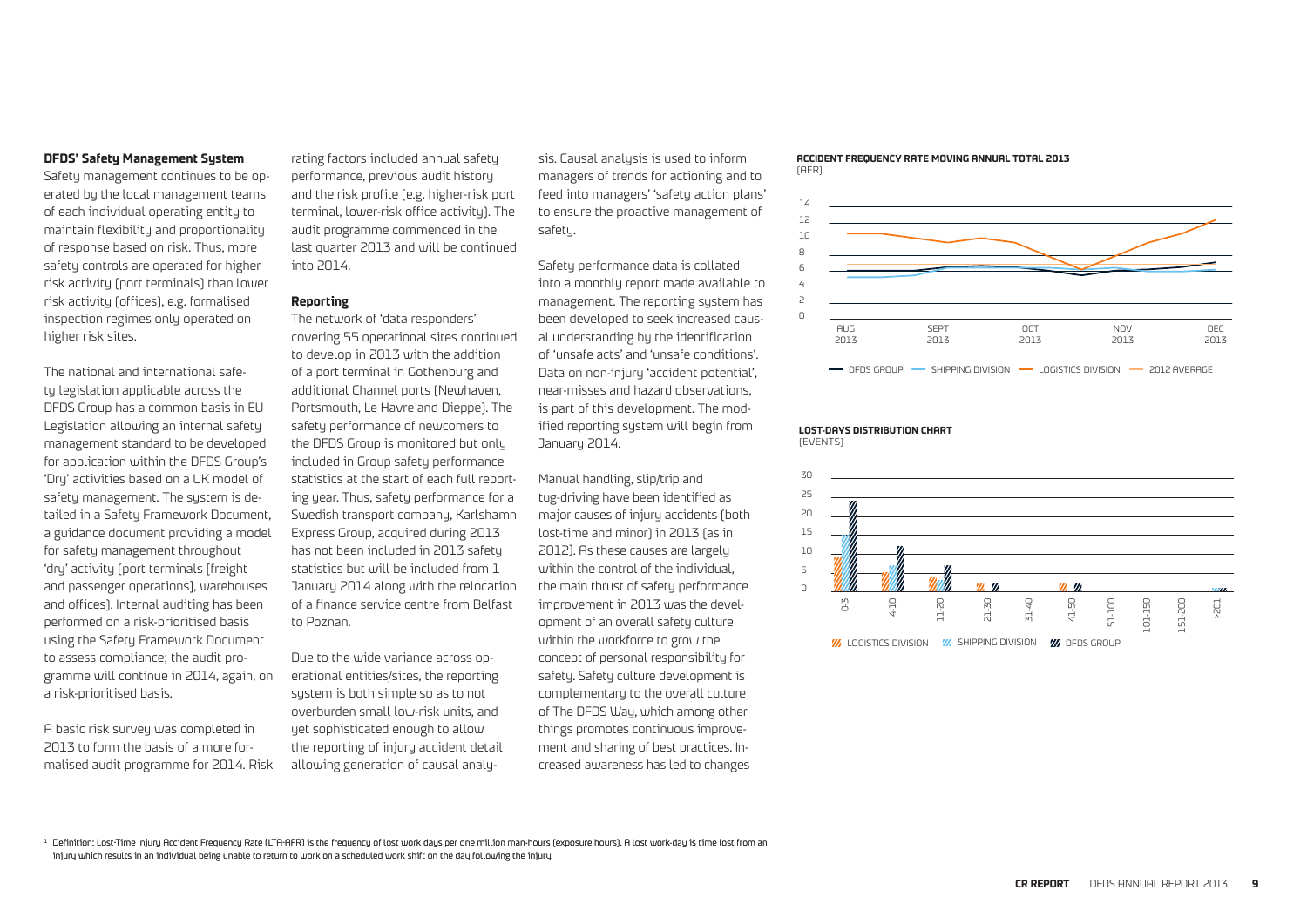#### **SAFETY PERFORMANCE LTAS 1 2013**

(2012 data for comparison)

| <b>DFDS</b><br><b>Element</b> | 2012<br><b>Actual LTAs</b><br>(Jan-Dec) | Headcount, dry<br>[Ann. Av.] | <b>Man Hours</b><br>(est.) | <b>Annualised AFR</b><br>'less is more'<br>Ideal is zero |
|-------------------------------|-----------------------------------------|------------------------------|----------------------------|----------------------------------------------------------|
| Logistics Division            | 22                                      | 878                          | 1,777,072                  | 12.38                                                    |
|                               | (17)                                    | (857)                        | (1.727.712)                | (9.84)                                                   |
| <b>Shipping Division</b>      | 26                                      | 2076                         | 4.201.824                  | 6.19                                                     |
|                               | [22]                                    | (1.578)                      | (3.181.248)                | (6.92)                                                   |
| DFDS Group <sup>2</sup>       | 48                                      | 3338                         | 6,756,112                  | 7.10                                                     |
|                               | [39]                                    | [2.821]                      | (5.687.136)                | (6.86)                                                   |

<sup>1</sup> Lost-Time Injury Accident Frequency Rate

<sup>2</sup> DFDS Group consists of (i) Logistics Division, (ii) Seaways Division and (iii) Group Services (Headquarters function & FSC)

#### **INJURY SEVERITY (LOST-DAYS) 2013**

#### (2012 data for comparison)

| DFDS<br><b>Element</b> | <b>LTAs</b> | <b>Actual</b><br>Lost-Days | <b>Average Lost-</b><br>Days<br>per LTA | % Reduction<br>in Average<br>Lost-Days<br>Per LTA |
|------------------------|-------------|----------------------------|-----------------------------------------|---------------------------------------------------|
| Logistics Division     | 22<br>[17]  | 250<br>[344]               | 11.36<br>(20)                           | 43%                                               |
| Shipping Division      | 26<br>[22]  | 333<br>(528)               | 12.81<br>[24]                           | 47%                                               |
| DFDS Group             | 48<br>[39]  | 583 *<br>(872)             | 12.14<br>וככז                           | 45%                                               |

\* 33% reduction in total lost-day tally

in attitudes and behaviour which have manifested themselves in improved safety performance in 2013.

#### **Safety performance**

The DFDS Group of 2013 is different from that of 2012; addition of a port terminal in Gothenburg and additional Channel ports (Newhaven, Portsmouth, Le Havre and Dieppe) complicate a direct performance comparison, yearon-year.

The key safety performance indicator used is 'Lost-Time Injury Accident Frequency Rate' which provides a single 'headline' statistic to allow direct safety performance comparison (i) across all DFDS 'Dry' activity and (ii) between DFDS 'Wet' and 'Dry' activity and also (iii) with external organisations (benchmarking).

Overall, safety performance on a likefor-like basis improved in 2013 with AFR falling from 6.86 in 2012 to 6.22 in 2013.

The Accident Frequency Rate (AFR) chart uses 2012 safety performance data as a baseline for performance comparison/improvement target setting. The 2013 Group AFR of 7.1 closely matches the 2012 AFR of 6.86 despite the significant changes to the Group. The 2012 reference baseline will continue to be referenced in 2014, along with a 15% improvement target.

Importantly, injury severity was greatly reduced across the expanded Group in 2013. 'Reportable' injuries fell from 74% to 52% and average lost-days-per-injury-accident fell from 22 days to 12 days with 30 out of 47 (64%) reporting operational entities logging 'no injuries' at all (representing 28% of average headcount).

Data on minor injury accidents is also collated centrally whilst detail of Accident Potential (non-injury events, i.e. near-misses and hazardous observations) is maintained within individual operational entities. The Group reporting system has been modified to collate general data on accident potential in 2014.

The main causes of injury accidents are manual handling and slip/trip; these two causes combined account for 45% of all injury accidents. Injuries caused by both manual handling and slip/trip (and hand-tool usage and tug driving) are largely due to human factors (individual mistakes and errors) by individuals, who have a large element of personal responsibility for safety.

Thus, whilst improved performance shows that safety culture has improved, this has to be continued in 2014 to reduce the number of injury accidents, i.e. a general improvement of personal safety attitudes and behaviours, rather than improvement to the 'hardware' of existing safety management systems/practices being required. This will be addressed in 2014 by the continued provision of specialist safety training and increased auditing.

#### **Safety training in 2013**

A 'Safety Workshop' was held early in 2013 (6th March, at Immingham Terminal, UK) for the network of safety data responders to assist in developing the homogeneity of the safety management system across the Group. It also aimed to develop data responders into the role of 'site safety champions' as part of the overall development of safety culture within the DFDS Group.

A two-day insurance conference was held in October 2013 hosted by Tyser Insurance Brokers and the TT Club; this referenced the functional overlap/ integration between the two functions of safety and insurance, with several attendees being both safety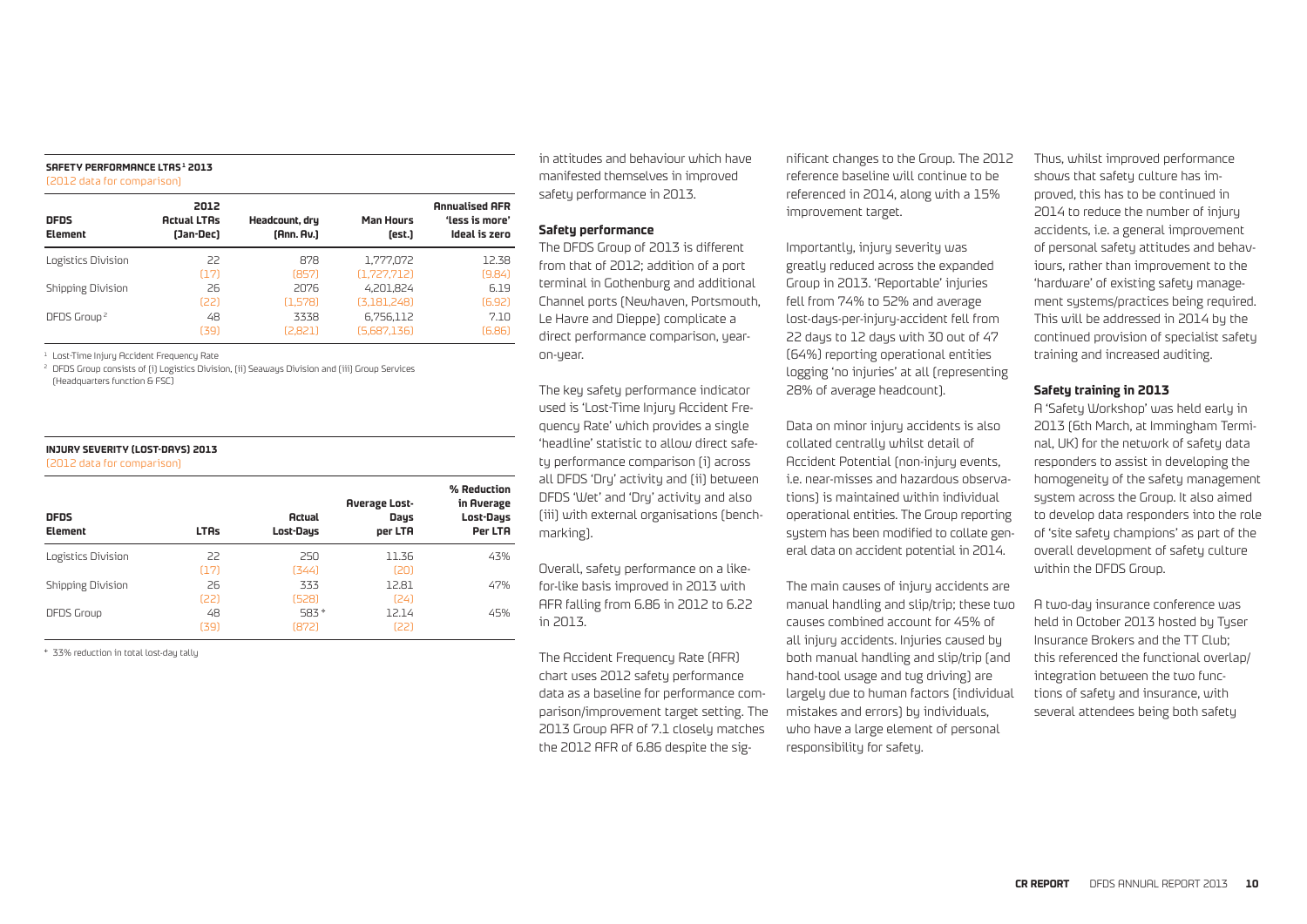data responders and insurance claims processors.

Safety E-training was used extensively in the UK in 2013 with 570 users completing a total on 4,531 safety modules; subjects varied but included Risk Assessment, Manual Handling, Slip/ Trips, Fire Safety and Display Screen Equipment. Roll-out of this system of 'core' modules is planned for Denmark and The Netherlands during early 2014, with Germany and France following.

This methodology provides a very flexible, resource-effective approach to safety training. Supported by the provision of short, in-house, training courses on a variety of safety topics, such as risk assessment and event investigation, made available as a form of mentoring to personnel to assist in developing skills in operating the Group safety management system.

DFDS has the capacity for in-house specialist safety training with four qualified trainers, three at Immingham and one at Dover, for the delivery of IOSH (Institution of Occupational Safety & Health)

Managing Safely training. This is high quality, externally approved, specialist safety training.

In 2013, the Immingham Seaways Terminal delivered 4-day IOSH Managing Safety courses to 51 managers and 1-day IOSH Working Safely courses to 230 personnel. This training programme will continue in 2014 until all personnel have received the requisite type of training.

Specialised IMDG (International Maritime Dangerous Goods Code) code training is also provided in-house.

#### **Next steps/commitments 2014**

- Reporting to be extended to capture accident potential for causal analysis
- Risk-prioritised auditing programme to continue
- Roll-out programme for on-line training modules
- Support improvement actions at individual sites based on causal analusis
- 15% improvement target from 2013 performance level has been set for 2014

#### **COMBINED INJURY CAUSAL ANALYSIS (LTAS & MINOR)**

| Cause                                 | <b>LTAs</b><br>[48 Total] | <b>Minors</b><br>$[118 \text{ Tot.}]$ | <b>Combined</b><br>(166 Total) |
|---------------------------------------|---------------------------|---------------------------------------|--------------------------------|
| 'E' Manual Handling                   | 12 (25%)                  | 29 (25%)                              | 41 (25%)                       |
| 'F' Slip/Trip                         | 10 (21%)                  | 23 (19%)                              | 33 (20%)                       |
| 'T' Tug Driving                       | 12 (25%)                  | 10 (8%)                               | 22 (13%)                       |
| 'D' Struck something fixed/stationary | $0 - 1$                   | 16 (14%)                              | 16 (10%)                       |
| 'B' Struck by a moving/falling object | 3(6%)                     | 12 (10%)                              | 15 (9%)                        |
| 'N' Other                             | 4(8%)                     | 10 (8%)                               | 14 (8%)                        |
| 'G' Fall from height                  | 4(8%)                     | 3 (3%)                                | 7(4%)                          |
| 'C' Struck by a moving vehicle        | 3(6%)                     | 4(3%)                                 | 7(4%                           |
| 'N' Handtool                          | $0$ [--]                  | 5(4%)                                 | 5(3%)                          |
| 'A' Contact with moving machinery     | $0$ [--]                  | 4(3%)                                 | 4(2%)                          |
| 'H' Trapped by collapse/overturn      | $0$ [--]                  | 1(1%)                                 | 1(1%)                          |
| 'M' Injured by an animal              | $0$ [--]                  | 1 (1%)                                | 1(1%)                          |

#### **SAFETY CULTURE DEVELOPMENT AS PART OF THE DFDS WAY**

| The DFDS Way operating model | <b>Safety Culture</b>                                                                                                                 |
|------------------------------|---------------------------------------------------------------------------------------------------------------------------------------|
| Customer Driven              | Customers want to use reputable organisations; this requires<br>good Health & Safety practices and records                            |
| Continuous Improvement       | SMS (Safety Management System) drive is to zero injury<br>accidents and healthy workforce                                             |
| <b>Rest Practice</b>         | Performance comparison identifies good practice for<br>promoting best practice between business areas within the<br>Group             |
| Leveraging Scale             | Group-wide SMS creates supportive network of safety<br>advisors replacing isolated individuals                                        |
| Performance Culture          | Safety culture requires individuals to change their existing<br>attitudes and behaviours; DFDS is becoming a learning<br>organisation |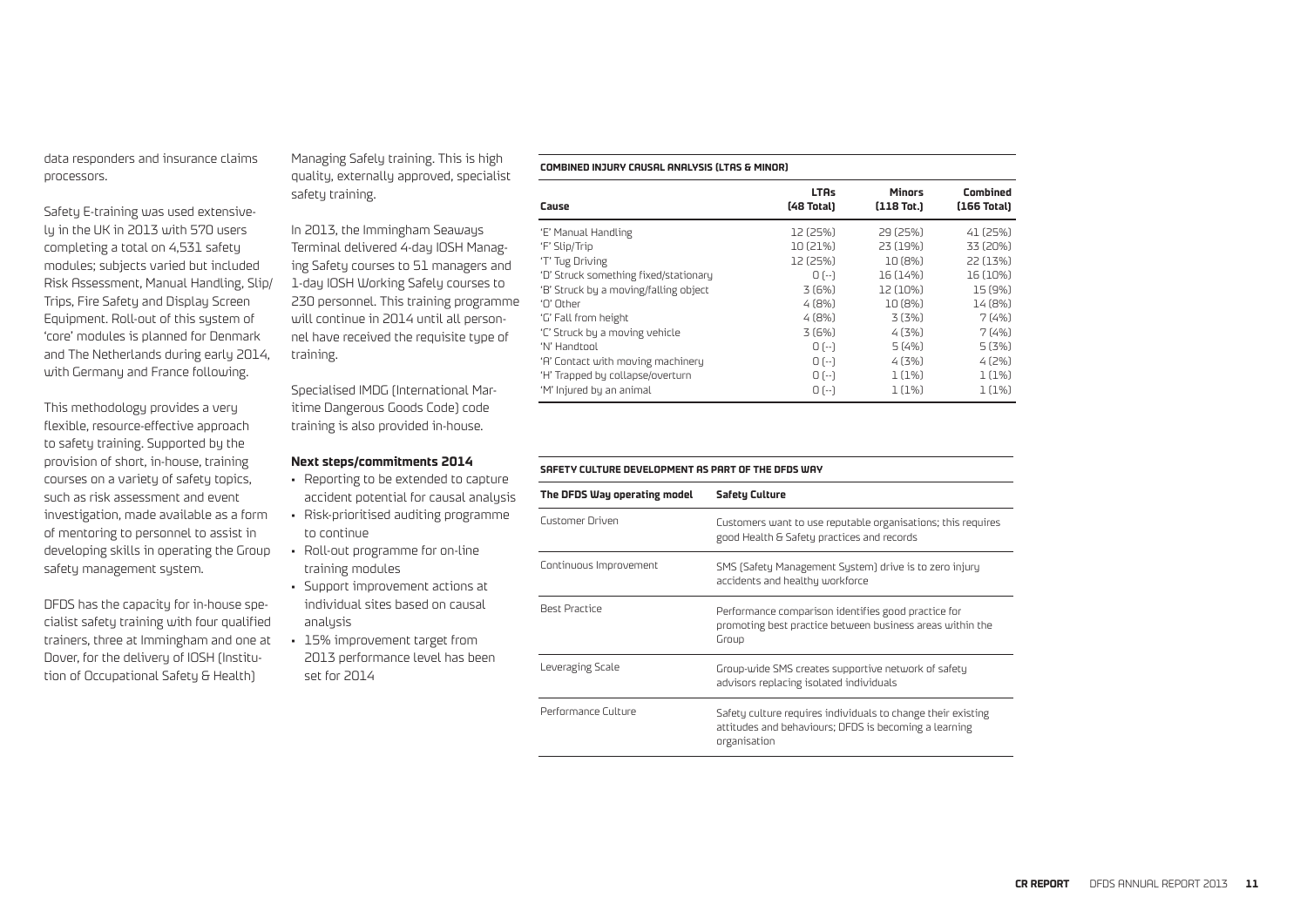### OUR PEOPLE ARE ESSENTIAL IN BUILDING AND SUSTAINING OUR SUCCESS

#### **Highlights**

- 6,000 employees in 20 countries
- New Employee Engagement Survey – Bearing
- Sales Training completed for over 200 sales managers
- New analysis of diversity

#### **HR in DFDS**

DFDS' results and our employees' competences and commitment are tightly connected – we cannot have one without the other. Our employees are therefore the essence of The DFDS Way. It is vital for DFDS' continued development to be a preferred employer that attracts and retains employees in all kind of jobs, in all the countries where we have activities.

The purpose of the HR activities we conduct in DFDS is to support the business in making the right decisions when it comes to recruitment, employee & management development, talent spotting, performance management, compensation & benefit and organisational efficiency. In this manner, HR contributes to the continued growth and development of DFDS.

#### **Diversity**

In February 2013 we announced our policy for Diversity & Inclusion. Our value proposition is:

We will lead an international and competent workforce that consistently understands our customers' needs. A workforce that shows passion and thrives in an environment with inclusive behaviours

DFDS will at all times seek to ensure we have the right candidate for a position regardless of gender, age, religion or ethinicity.

Our target for female representation on our board of directors, excluding employee elected members, is a minimum of 33% which is achieved with current composition. We are planning to further increase the number of women in senior management positions during the next couple of years.

As a direct continuation of our Diversity & Inclusion policy, we employed a HR intern to analyze gender diversity in DFDS. The project consisted of data collection, in-depth interviews with both women and men in DFDS as well as focus group sessions, all aimed at gaining a better understanding of what drives our female employees in DFDS. Project objectives were to address the issue of a relatively small number of females in DFDS' management group; to present an overview of the current status of gender diversity among DFDS'

employees with emphasis on our target group 'Women in DFDS' and to suggest how DFDS should work with gender diversity in the future in order to reach our goals on diversity.

The data show that women form a total of 28% of DFDS' workforce, but only form 10% of all employees on higher management levels (Executive Vice President, Vice President and Director level).

Some of the findings from the project are that, when we employ directly into a management position, it is more likely to be a male than a female; male employees with shorter seniority are more likely to reach higher management levels than female employees; the number of male employees with long seniority (>15 years) is much higher than female employees. In 2014, we will act on the findings to move closer to our goal of employing a diverse workforce.

#### **Employee Engagement Survey**

In November, we launched our Employee Engagement Survey – Bearing – with access for all DFDS employees to participate. Bearing is important to analyse where we are doing well and where we can improve in order to continuously improve as an organization. The response rate was 76%, which was a slight increase from 2011.

#### **DISTRIBUTION OF EMPLOYEES ON LAND AND SEA** (NO. OF EMPLOYEES)



On an overall level, the survey showed that DFDS is a good place to work. This is reflected by a score of 5.3 out of 7 for staff satisfaction and motivation, although slightly lower than in 2011. Naturally, we would always like to register increasing satisfaction, but scores are impacted by the level of challenges in a given period. The recession in Europe in 2012 and 2013 was challenging for DFDS and many operational adjust-

#### **AVERAGE EMPLOYEES PER COUNTRIES, 2013** (NO. OF EMPLOYEES)





ments have been made in this period. In this perspective, a score above five is acceptable.

Our primary concerns are directed at the few areas scoring below five. These are the areas where improvement is required and the report is useful in pinpointing where our resources should be spent.

#### **CR REPORT** DFDS ANNUAL REPORT 2013 **12**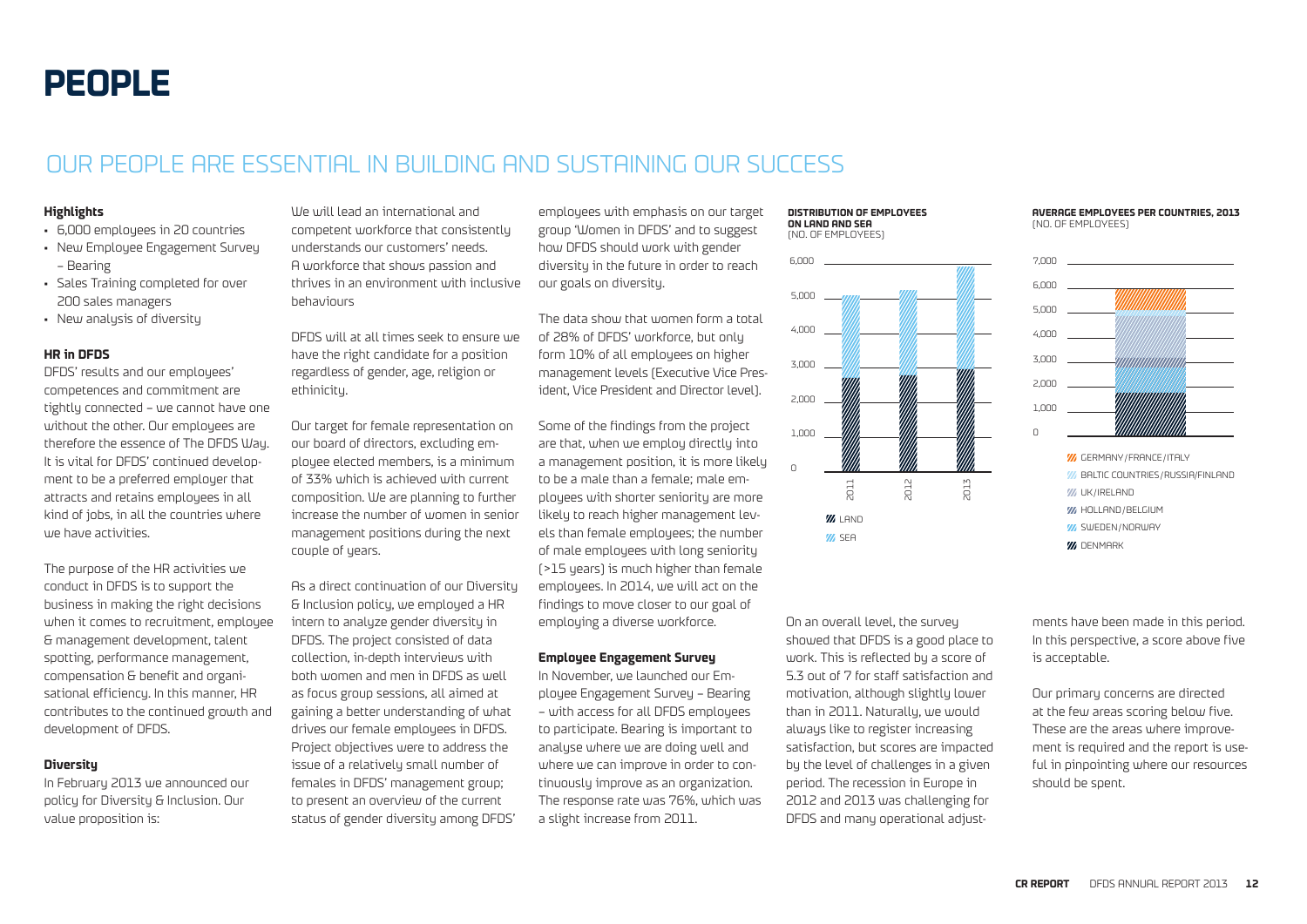#### **Talent and capability development**

During the year our employees continued to perform at a high level. We are committed to helping our people perform at their best and achieve their full potential through ongoing training and development. People review and agree on development objectives during their annual appraisal with their manager. We continue to develop and strengthen our internal training programmes, such as ZOOM (leadership programme) and FOCUS (specialist programme).

Continued growth of our leadership pipeline and focus on succession planning are important for DFDS' future development. Hence, one of our priorities for 2014 is to design and implement an internal programme for our High Potentials. The participants for this programme are talented employees with a potential to grow, eventually, into senior management positions. As a natural derivation of this, we aim to conduct a more structured approach to succession planning in DFDS. An identification process of the development needs of successors will be established in H1 2014.

Based on the analysis of required needs. a structure of relevant career paths and development initiatives will be determined and designed.

To ensure relevant development for the level of Vice Presidents and above, a process of developing a programme will begin in 2014. The programme will be launched during H2 2014.

We have implemented the "DFDS Way of Selling" during 2013. This requires further training and coaching throughout 2014 and will primarily be done at local destinations, including both sales representatives and managers. Furthermore, centralized training will be offered twice a year (February and October) to new employees.

In 2013 we hired the second batch of Shipping & Logistics trainees. We now have 11 trainees in our pool, who all are located in DFDS businesses across the group. We will continue to hire young trainees into the company. DFDS is now also approved as a place of education for Danish waiters and makers of Danish open sandwiches.

#### **Employment policies and employee relations**

Our employment policies are developed to reflect local, legal, cultural and employment requirements. We aim to be recognized as an employer of choice and therefore seek to maintain high standards and good employee relations wherever we operate.

In addition, an important area of focus is to meet and comply with internationally recognised human rights. A policy to support DFDS' commitment not to violate such rights is under preparation.

In 2013, with one exception, no fines, lawsuits or breaches of rules were registered in the HR area.

#### **Local communities**

Our UK Apprentice Scheme (Seafarers) has turned out to be an extremely positive project, as apart from generating a high level of interest in the local community, it received national news coverage of the shipping community. The scheme is seen by industry experts as 'setting the standards' in seafarer training and making a real attempt to regenerate the British Merchant Navy. Out of the six original candidates, four are on track to complete their EDH (Efficient Deck Hand) Tickets in January 2014.

Further to this, a major 'side benefit' is an improvement in morale, and increased engagement and commitment from our existing workforce on board as they recognise the Apprenticeship Scheme as a firm example of DFDS "walking the walk" – when we talk about our commitment to both the British Flag and British Seafarers.

It has considerably enhanced DFDS' profile in the local community, leading to a substantial increase in the number of applications for our Seasonal Catering Crew for 2014 as many people had read in the newspaper that DFDS is a good place to work.

And it doesn't stop here. In January 2014, the scheme will be expanded to include Engine Rating Apprentices and at the end of 2014 another two-year programme for an additional six deck apprentices will be initiated. The result of these initiatives is that for every retirement over the coming years, a newly qualified Able Bodied Seafarer Deck or Engine hand will be waiting in the wings.

When we seek to attract new entrants. we cannot promise a job for life in DFDS. We say: come to DFDS and we can start you on the path of a Career for Life. Having gained any one of our Ratings, apprentices can, if they have the right competence and aptitude, become a Captain or Chief Enginer within a space of 15 years. This is made possible through the long-standing Rating to Officer conversion courses that are available in Nautical Colleges around the UK.

Looking ahead, in 2014 we intend to explore the development of a European-wide DFDS Apprenticeship scheme – aiming to attract bright young people into all areas of our business at the very ground level.

#### **HR organisation: People & Ships**

Responsibility for HR lies with People & Ships. People & Ships is responsible for employees and human-resource development in both the Shipping and Logistics divisions, as well as in the central functions, including Technical Organisation and operating ships.

Employees at sea and on land are subject to a number of collective-bargaining agreements that vary according to seniority and rank/pay grade and under which flag a ship is sailing.

HR and CR work is co-ordinated by DFDS' Director of Environment & Sustainability, who is chair of the CR Committee and who reports to the Executive Vice President for People & Ships. This ensures high-quality health and safety management at sea and on land in accordance with The DFDS Way.

#### **Future steps/commitments 2014/15**

- Align HR processes across the Group
- Further development of internal training programmes
- Implement diversity policy
- Report on diversity targets and progress
- Create career paths for employees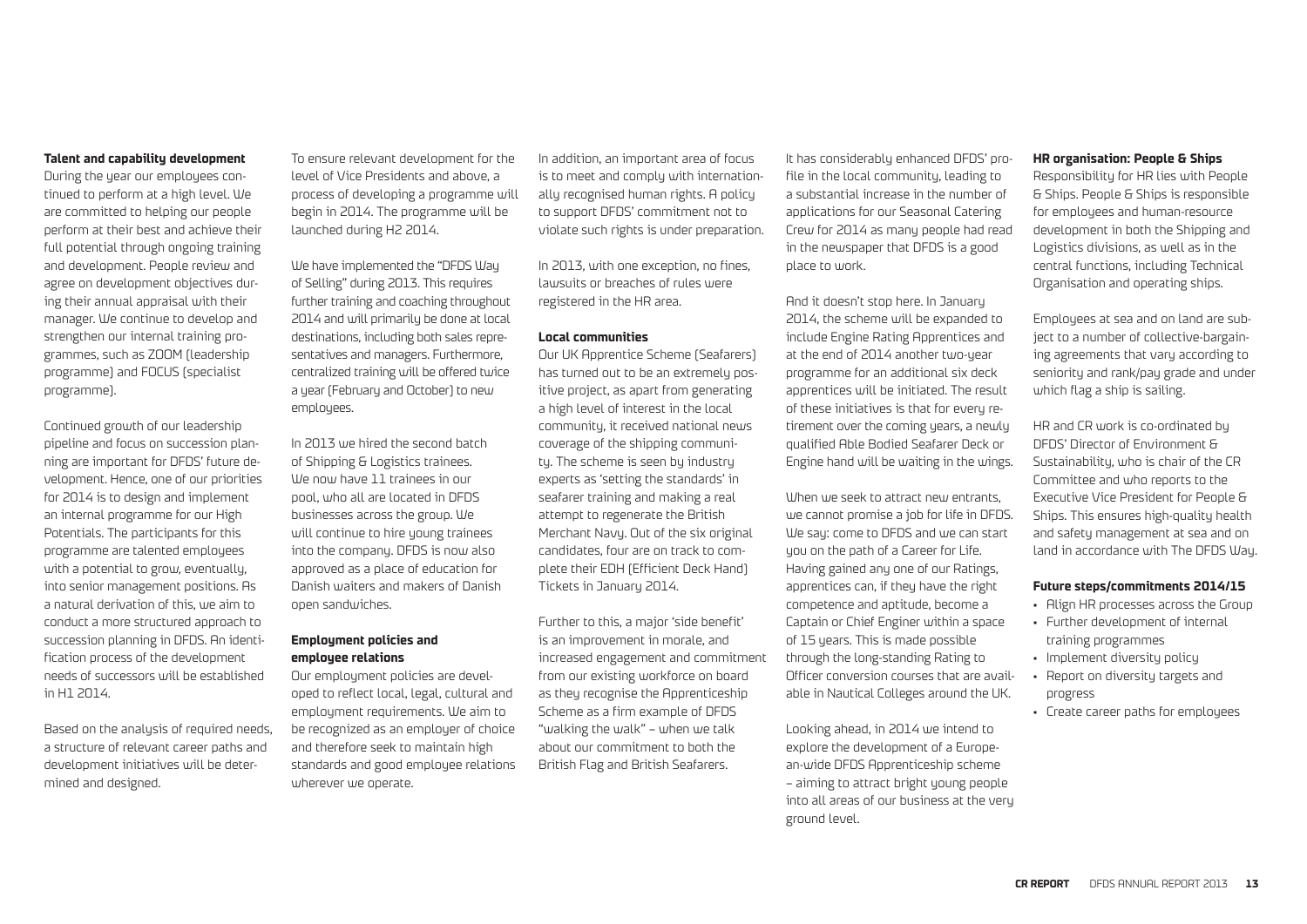## **COMMUNITY ENGAGEMENT**

### AT DFDS WE VALUE CLOSE CONTACT AND CO-OPERATION WITH THE COMMUNITIES OF WHICH WE ARE A PART. WE AIM TO SUPPORT PEOPLE AND ACTIVITIES IN VARIOUS WAYS BY ENGAGING AND CONTRIBUTING ON MANY LEVELS TO THE COMMUNITIES WE ARE ASSOCIATED WITH

#### **Inspiration from the Lauritzen Foundation**

In our community work, we are inspired by our major shareholder, the Lauritzen Foundation, that contributes funds back to society every year. Support is given to both cultural and social activities, including one of Denmark's most prestigious acting awards. Social initiatives include helping people in need in developing countries, and in 2013 special assistance was granted to Philippine employees of DFDS and J. Lauritzen whose families had suffered, and are still suffering, as a result of a devastating storm in November 2013. DFDS likewise supported Philippine colleagues whose families were in acute need with immediate cash support and leave to go home and help their families.

In total, the Lauritzen Foundation annually donates around DKK 25m.

#### **Employee welfare**

In partnership with a Danish union, we have established a joint foundation to provide financial support to employees enabling them to work part-time if they are unable to work full-time for health

reasons. DFDS also actively participated in the ensuing public debate about the Danish welfare system that this socially innovative agreement prompted, in order to share our experiences with society and promote social responsibility through collaboration between private companies and unions.

#### **Job creation for young criminals**

DFDS is engaged in a special project that aims to employ young people with criminal records in normal jobs. We co-operate with the High Five project, which organises these partnerships, and at any given time we employ about 10 young people on our ships and in our main office through this co-operation. The aim is to help these young people back to a normal life, and there has been a very high success rate of about 80% for those employed by DFDS. As our shipping operations constitute a working environment that fits well with the High Five programme, we have taken a leading role: Henrik Holck, EVP of DFDS' People & Ships Division, has stepped in as chairman of High Five.

As a result of these and other social initiatives, DFDS has been awarded

a seat on the Danish government's advisory committee for corporate social responsibility, where we can share our experiences and contribute to developing social initiatives.

We also implement social initiatives at local or regional level, including:

- Taking a leading role in a joint UK project to create apprenticeships targeting a career at sea for young people. This has contributed to the creation of new training programmes and jobs in the area around Dover where unemployment is high and job prospects for young people are bleak. This initiative has been acclaimed both by unions and the public. Six apprentices are currently being trained and the project will continue in the years to come
- Serving free Christmas lunches for homeless people onboard our passenger ships in Oslo and Copenhagen, in close co-operation with other charitable organisations
- A project to offer travel worth DKK 60,000 to a national charity fundraising day in Denmark for projects in Asia and Africa. In partnership with

a Danish radio station, the travel offers were sold on the radio for DKK 245,000, which was added to the national funding result

- Sponsoring local events such as DFDS Seaways' annual free transport of a Christmas tree from Norway to the UK, where it is placed in Trafalgar Square in London
- Sponsoring local sports events throughout the company
- Arranging an event for Children in need from the Ijmuiden region, in collaboration with the Dutch food aid organisation,on our ship Princess Seaways in limuiden
- DFDS' Channel business area sponsored the Polish Festival in London

Many other local initiatives including co-operation with local people who want support or help for local initiatives such as concerts, meetings or charity projects where a trailer is needed as a stage, complimentary transport or funding. In addition to the company's activities, many employees throughout the group undertake their own initiatives to raise funds for charity such as:

- The crew on King Seaways collected money for victims of the typhoon in the Philippines
- Newcastle employees donated toys to a hospital
- Blankets donated to the Philippines
- A DFDS team in Cuxhaven helped raise EUR 5,000 in a charity dodgeball tournament to support local children in need
- Comic Relief
- Children in Need
- Movember (Men's Cancer Charitu)
- Christmas Jumper day will be help to raised money for the Royal Lifeboat Society in Dover.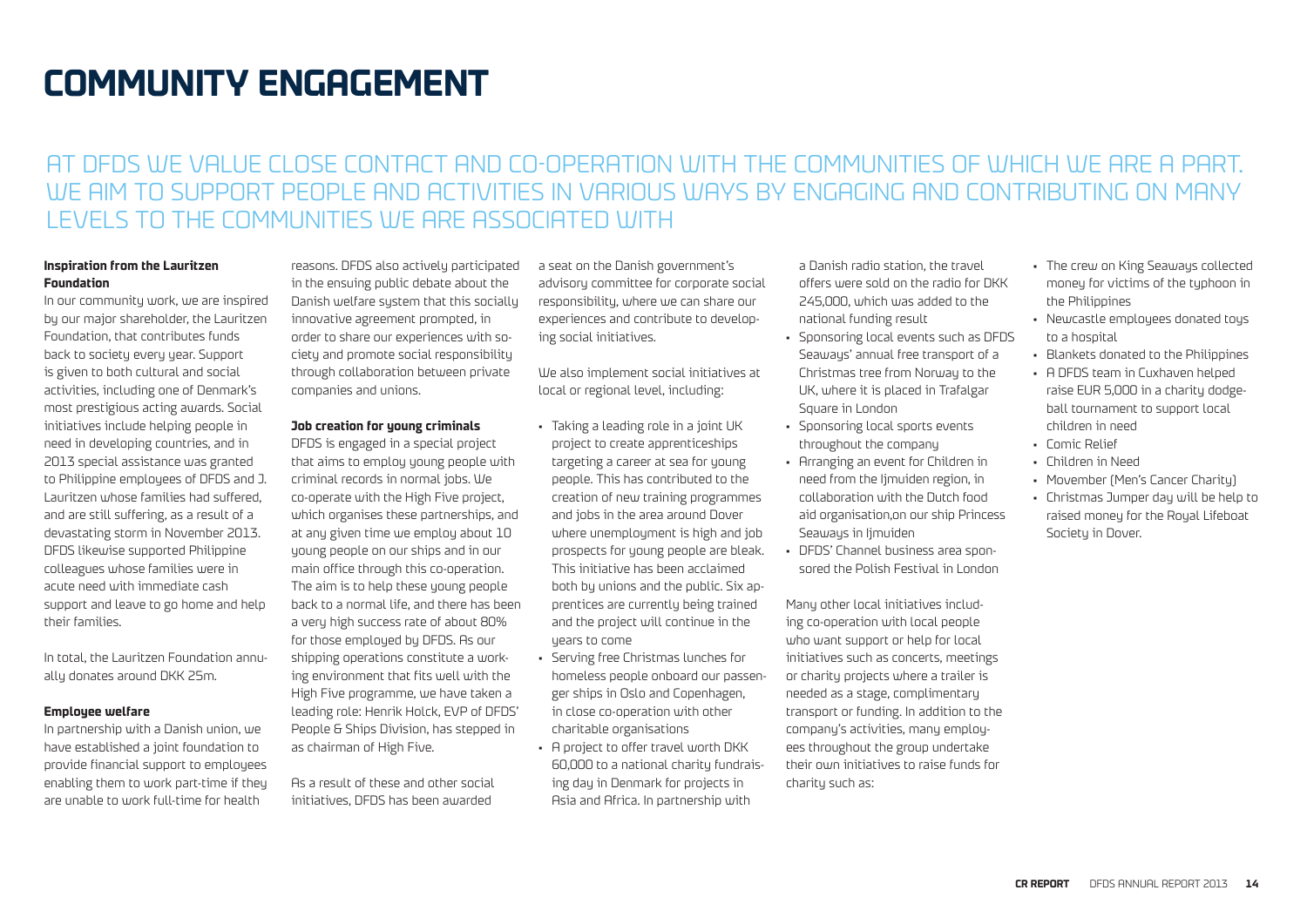## **ENVIRONMENT**

### DFDS SHOULD BE RECOGNISED AS AN ENVIRONMENTAL LEADER IN OUR SECTOR. FOCUSED ON REDUCING EMISSIONS, A RESPONSIBLE RECYCLING POLICY AND, IN PARTNERSHIP WITH STAKEHOLDERS, CONTRIBUTING TO EFFECTIVE AND CONSIDERED DEVELOPMENT OF ENVIRONMENTAL REGULATIONS

#### **Highlights**

- On track to reduce bunker consumption by 5% in 2017
- Strategy and plans for transition to fuel with lower sulphur content in 2015 are in place
- Consolidated measurement of nonship related CO<sub>2</sub> emissions initiated
- Non-ship related CO<sub>2</sub> emissions amount to less than 10% of total emissions

#### **Our approach**

DFDS' environmental work is governed by our environmental policies, which have been drawn up by the company's management and approved by the Board of Directors.

The framework for environmental work and reporting is driven and managed by DFDS' CR Committee, which is chaired by the company's Director of Environment & Sustainability. Day-to-day environmental initiatives are primarily driven by the Technical organisation and by the Environment & Sustainability department. Both departments are part of the People & Ships organisation.

The work is also driven by local initiatives and individual departments and employees according to The DFDS Way's goals of continuous improvement and sharing of 'Best Practices'.

DFDS' environmental report covers initiatives both at sea and on shore.

#### **At sea**

The work to reduce fuel consumption and therefore CO<sub>2</sub> emissions at sea consists of three main focus areas:

#### **A: The interface between ship and shore**

This involves sailing plans, arrival and departure times, coordination between ship and shore on arrival and departure, load planning and stevedoring, etc. The aim is to ensure that the ship spends as little time as possible in port with a view to spending as much time as possible at sea so that speed can be lowered and fuel consumption reduced.

#### **B: Technical optimisation**

Technical optimisation covers e-navigation, including IT programmes, which plan optimal sailings on the basis of detailed information about the ship and route plus continuous information about current, water depth, wave direction and height, wind, optimisation of the ship's trim, etc. It also includes the optimisation of engines, use of more energy-optimised propellers and rudders, cleaning the bottoms of ships and saving energy consumption on board. This covers hundreds of initiatives for pumps, heating, lighting, etc.

#### **C: Behaviour on board**

Individual employees and teams can significantly influence energy consumption through their behaviour on board. There has already been a significant change in attitude, resulting in every individual having a target of contributing to a reduction in energy consumption to a greater degree.

#### **Laws and regulations**

Shipping's environmental work is controlled by international, national and regional conventions and environmental legislation which are continuously being approved and implemented for shipping. For DFDS, this particularly involves conventions and legislation introduced by the United Nations' International Maritime Organization, the EU and governments of individual countries. The majority of the regulations which are of significance for shipping's efforts to limit pollution from ships are part of the so-called MARPOL Convention.

The MARPOL Convention regulates the use of environmentally hazardous substances, the handling and discharge into the marine environment of potentially environmentally damaging substances (for example ordinary waste water, water containing oil or ballast water), plus emission of potentially environmentally damaging substances such as CO<sub>2</sub>, NO<sub>x</sub> and sulphur dioxide into the atmosphere from ships' engines.

Furthermore, the so-called AFS Convention controls the use of anti-fouling bottom paints on ships.

The routines and processes required in order to comply with these regulations are described and documented in the company's ISM (International Safety Management) safety control system, a complete, updated edition of which is available on all ships and which is maintained and updated by the Marine Standards Department.

The company and the individual ships are continuously audited, both by the authorities and internally, in order to ensure that the regulations and necessary routines are known and complied with.

#### **Ashore**

Legislation regulating land-based activities is mainly national, parts of which are derived from EU directives.

Environmental efforts ashore are partly initiated by a department for Environment & Sustainability in the People & Ships Division. There are also initiatives implemented by local management.

Ashore, we are obliged to comply with legislation regarding climate change, for example Carbon Reduction Commitment (CRC) in the United Kingdom – a government scheme to improve the energy efficiency of medium-sized and large energy consumers. We work in a targeted manner to improve the energy efficiency of buildings, facilities and equipment in ports and terminals.

As part of our customer service, the logistics activities in Ghent, Gothenburg, Belfast and Hamburg are ISO 14001 and/or ISO 9001 certified. DFDS Seaways PLC is ISO 9001 certified.

#### **Environmental risks**

The most important commercial risk factors are changes to environmental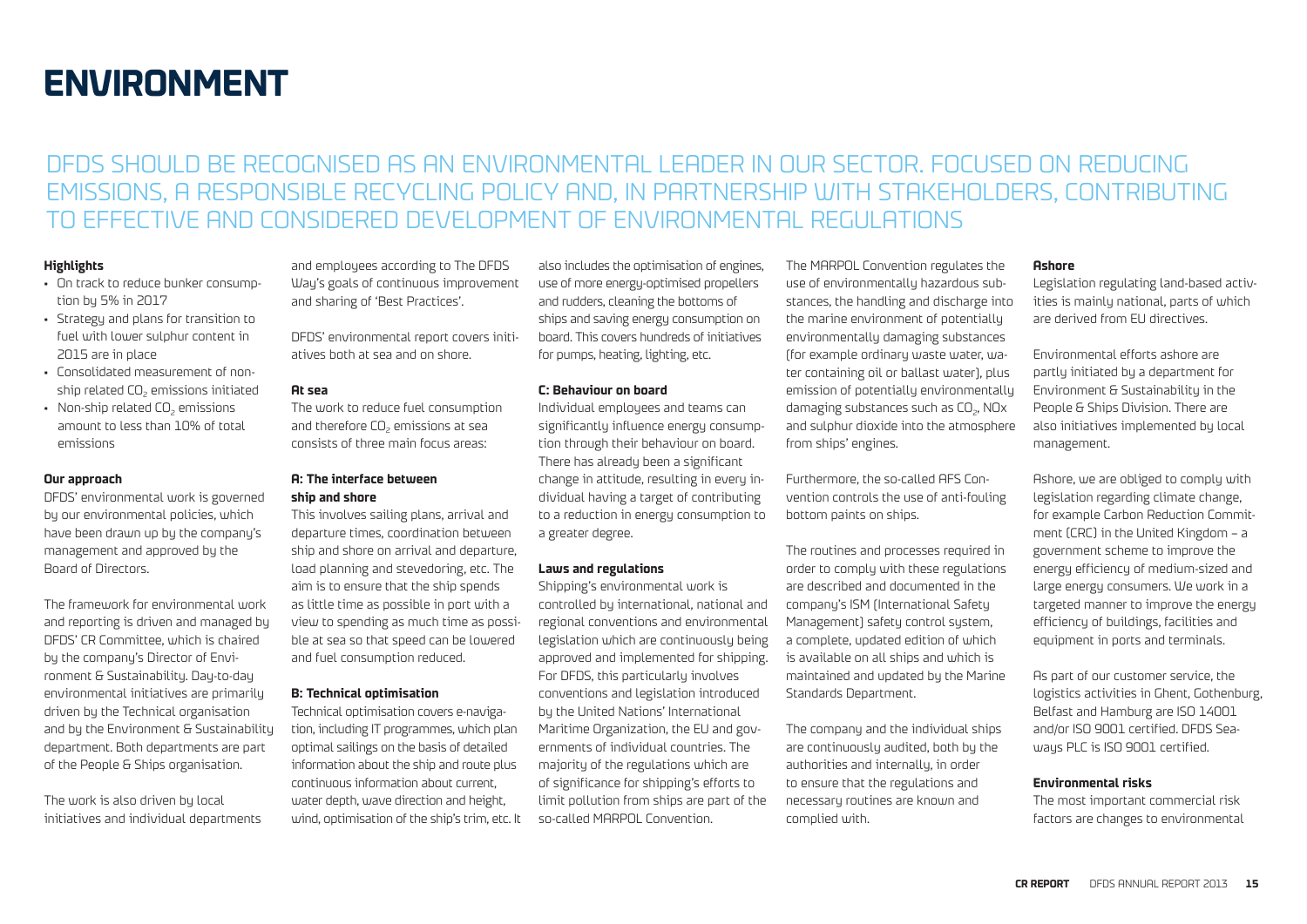regulations and rises in energy prices. The environmental policy includes guidelines for analysing the costs linked to new regulations and their implementation, plus the costs of any solutions.

#### **Legislation on the sulphur content of bunkers**

The introduction in 2015 of IMO and EU rules limiting acceptable fuels to those containing 0.1% sulphur within the specific control area of the Baltic Sea, North Sea and the English Channel represents a special risk.

DFDS is following an innovative course to meet this challenge and will install a number of scrubbers on up to 20 ships. The expected investment is approximately DKK 750m in the period 2013–2017. The scrubber removes sulphur dioxide and, to some extent, particulate matters from ships' exhaust gases. In the course of the summer of 2013, scrubbers were installed on three freight ships and scrubber installation is planned for a further seven ships during 2014. Work is being done in parallel to these initiatives at both national and international level to clarify the outstanding points in legislation regarding the certification and use of scrubbers.

Despite the good results on FICARIA SEAWAYS, where the first scrubber was installed in 2009, a range of factors

place limits on the use of scrubbers, including the size and weight of the scrubbers, the complexity of the installation and the effect on stability such installations may have and age of the ship. There is ongoing dialogue with the EU regarding financial support for these substantial environmental investments.

Alternative fuels are also being considered. Liquid natural gas (LNG) may be suitable for certain new ships, but the supply chain, price and practical implementation require further investigation and development.

#### **Requirement for cleaning of ballast water**

In December 2013, the IMO approved new regulations for the cleaning of ballast water to safeguard against the spread of invasive species via ballast water. The convention is expected to be ratified in the course of 2014, after which the rules will come into force 12 months later. We therefore expect these to come into force in the autumn of 2015. Like the new sulphur regulations, the ballast water convention will involve significantly increased expenditure for shipping, including for DFDS, over the next few years.

The final rules on ballast water management are likely to include some exemption options. To what extent DFDS' tonnage can qualify for exemptions is uncertain and a worst case scenario thus includes installing ballast water management systems on the entire fleet.

#### **CO2**

Rules regarding obligatory reporting on CO<sub>2</sub> emissions for ships, the so-called MRV regulation (Measuring, Reporting and Verificating), are being drawn up under the auspices of the EU. Even though discussions about which ships will be subject to the rules are continuing, we expect all DFDS ships to be covered by this reporting requriement from 2018. DFDS actively participates in various working groups covering the final wording of the rules and reporting formats.

#### **PROGRESS IN 2013**

#### **CO2 intensity**

Measuring a company's total  $CO<sub>2</sub>$  emissions is a difficult process, not least for a company as complex as DFDS. We have begun exploring a suitable system which is capable of measuring  $CO<sub>2</sub>$ from activities as diverse as ships, port terminals, warehouses, cargo carrying equipment and offices.

The main source of DFDS' CO<sub>2</sub> emissions is the ships' consumption of fuel **AVERAGE FUEL CONSUMPTION OF THE DFDS FLEET**

(FUEL CONSUMPTION (G/GT/NM))



#### **FLEET BUNKER CONSUMPTION**

2012 is the new baseline year for DFDS' targeted reduction of bunker consumption by 5% over the next five years, 2013-2017. Average consumption increased in 2013 by 0.4% due to the addition of ships from LD Lines in Q4 2012. Adjusted for these ships, the fleet's average consumption was reduced by 1.9% in 2013 compared to 2012.

|                                     | 2012 | 2013 |
|-------------------------------------|------|------|
| Average bunker consumption, g/GT/Nm | 5.38 | 5.40 |
| Change vs 2012, %                   |      | 0.4  |

(bunkers). The total absolute consumption changes over time, in line with changes in the fleet. In order to be able to monitor the trend on a transparent and objective basis, consumption is therefore measured in grams per gross ton (GT) per nautical mile (g/GT/nm).

In 2012, the DFDS Group's total  $CO<sub>2</sub>$ emissions were approximately 1.9 million tons, of which approximately 92% came from the ships. The total figure for 2013, including non-ship emissions, is not yet compiled.

On 1 October 2013, France introduced a legal requirement to state CO<sub>2</sub> emissions when selling transport services. DFDS has of course implemented systems so that these requirements are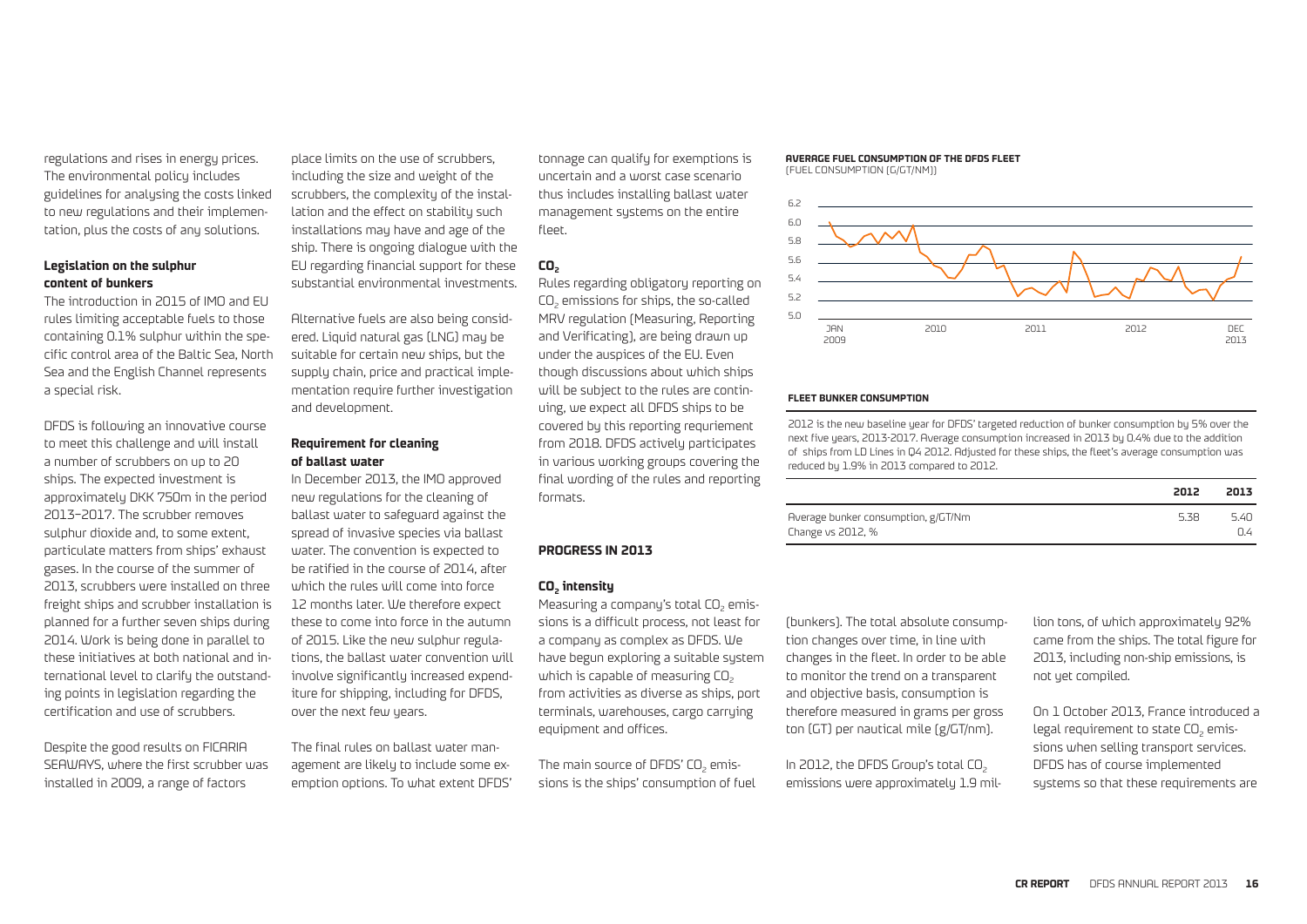fulfilled, both for our shipping and our logistics activities.

It is, however, a concern that national authorities introduce their own regulations in this area, when work is being done on corresponding regulations at EU level, for example the MRV regulations mentioned previously. The MRV regulation will determine the measuring and reporting methods for all shipping activities in the EU and is expected to be approved so that 2018 becomes the first reporting year.

In the spring of 2013, CROWN SEAWAYS became the first ship in the DFDS fleet to be issued with the International Energy Efficiency Certificate by DNV.

#### **Target for reduction in CO<sub>2</sub> emissions**

DFDS' target of reducing the ships' CO<sub>2</sub> emissions in the period 2007–2012 by 10% was achieved in 2012. A new target of a further 5% reduction for the period 2013–2017 has now been set. In this context, it is a paradox that the measures which are required to comply with the forthcoming SOx emissions requirements will have a direct negative effect on a ships's CO<sub>2</sub> footprint emissions.

In 2013, we have made progress on setting a specific target for CO<sub>2</sub> emissions from activities other than ships. This work is expected to be completed in 2014.

#### **Environmental improvements to ships' activities**

In 2013, average bunkers consumption in g/GT/Nm was 1.9% lower than in 2012 adjusted for the addition of ships from LD Lines in Q4 2012.

In 2013, the Port of Gothenburg approved ships equipped with scrubbers to be treated equally to ships fuelled by MGO alone. This implies that ships installed with scrubbers are now also entitled to environmental discounts on port fees. Four of DFDS' ships, which already have scrubbers installed, will therefore benefit from this in 2014.

Many initiatives have been implemented or extended in the course of 2013, including:

- Installing energy-optimised propellers and rudders on a range of ships
- Frequency control and optimising ventilation on ships
- Energy-saving lighting

#### **Improvements to activities ashore**

Ashore, port and terminal facilities and distribution hubs are also being made more energy-efficient, including through the establishment of Energy Management Teams (EMTs).

Replacing the fleet of trucks with the more energy-efficient and environmentally-friendly EURO 5 trucks has been

completed, so the entire fleet of own trucks now conforms to the EURO 5 standard. In the course of the year, a number of electric-powered vans have been acquired for local transport in Denmark. In addition, at Immingham the following measures have been adopted:

- Invested in Telematic systems for monitoring fuel consumption on the managed truck fleet
- Reduced the top speed to 85 km per hour for trucks
- Use of Telematic sustem information to decide which lorries are best at specific operations

These initiatives are expected to collectively reduce diesel consumption by approximately 5%.

Our fleet of trailers is also being upgraded continuously. The fleet of UK-based, extra-long, environmentally friendly trial trailers is being increased and, similarly, 100 extra "Huckepack" trailers have been acquired, which are particularly suitable for combined road and rail transport.

Electricity consumption is a key area for our terminals and warehouses, and significant measures have also been implemented here in 2013.

New low-energy lighting at our warehouses in Immingham is estimated to save 200 tons of CO<sub>2</sub> per year.

Improved refrigeration systems and low-energy lighting at our warehouses in Belfast and Larkhall have reduced consumption by approximately 10%.

A multi-year contract for the supply of "green" electricity has been entered into for the terminal in Vlaardingen.

#### **Land power**

The project mentioned in the 2012 report to develop land power in the ports of Ghent, Immingham and Gothenburg, and on the six ships which dock at these ports, has been discontinued. This is due partly to greatly increased costs and partly to a lack of commitment by the other external partners involved. DFDS is, however, continuously investigating similar projects. It must be noted here that several countries are working on legislation which may make cheaper power possible for precisely such purposes.

#### **Waste processing**

Waste is produced by most activities on board ships, in logistics centres, in ports and by our offices. We are developing particularly effective and environmentally friendly plans for the processing and removal of waste in partnership with an external company and in accordance with the regulations which apply in the countries in which we operate. A total of nine locations and ships were covered by

this plan in the course of 2013 and the work to extend the system will continue in the years to come. In the locations and ships covered by this programme, the share of recycled materials rose from 22% in 2012 to 47% in 2013.

#### **Scrapping ships**

As the IMO's draft Hong Kong Convention from 2009 on the environmentally friendly scrapping of ships has still not been ratified, in 2013 DFDS has adopted its own set of rules which resemble the proposed text of the Hong Kong Convention on all significant points. DFDS will comply with these rules for the scrapping of ships until the IMO's convention has been adopted. DFDS had no scrapping activities in 2013.

#### **Next steps/commitments 2014/15**

- Further development of the plan to reduce bunkers consumption by 5% over the next five years
- Continued focus on reducing energy consumption on board ships through local and central initiatives
- Investing in technical equipment for cleaning exhaust gases of sulphur, including further development of existing systems
- System for improved measuring of the company's total CO<sub>2</sub> emissions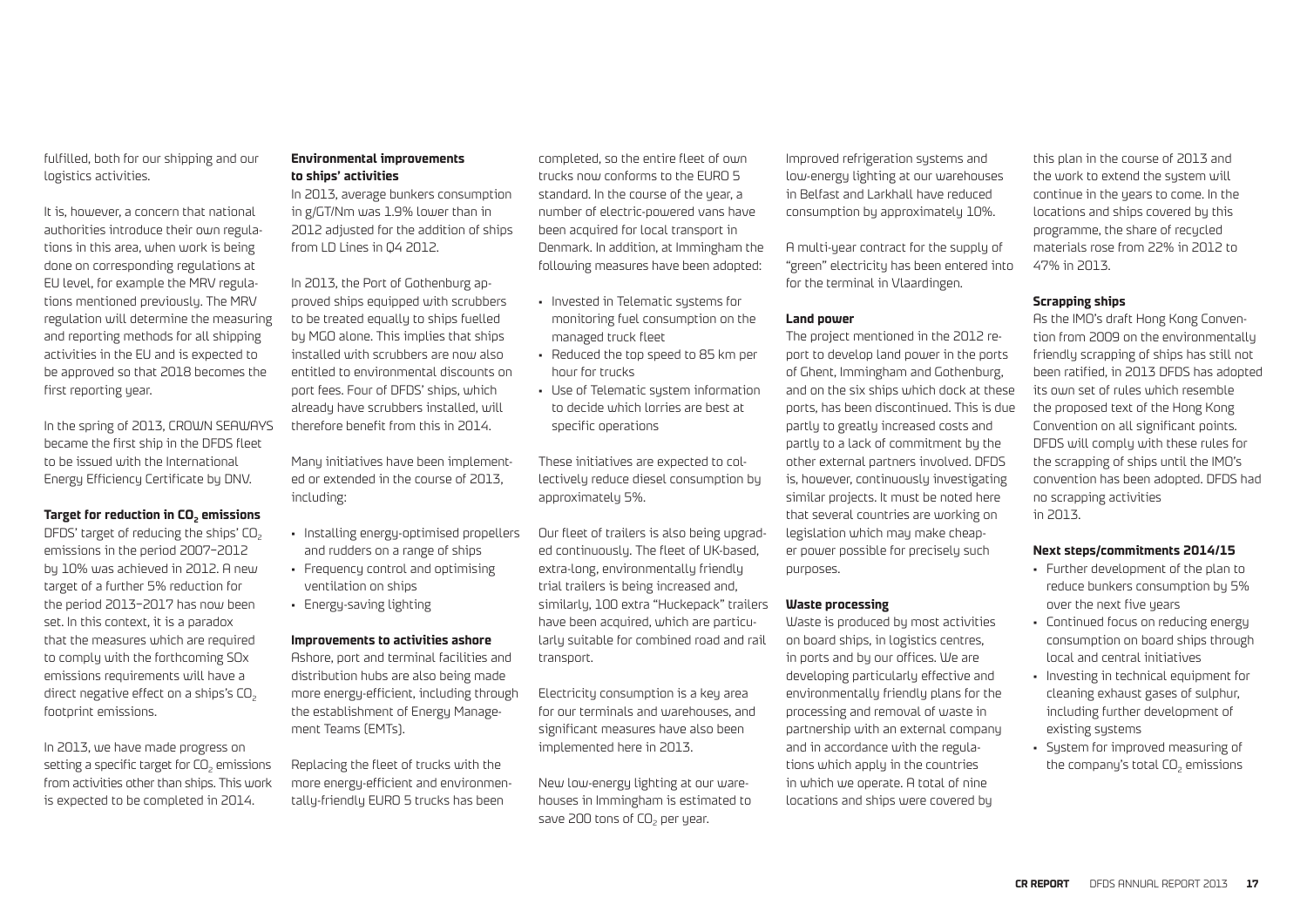## **CR CUSTOMERS**

### WE AIM TO BE RECOGNIZED AS OUR CUSTOMERS' PREFERRED SUPPLIER

#### **Highlights 2013**

- Customer satisfaction a high strategic priority
- Group-wide Customer Focus Initiative rolled out to 28 locations
- DFDS served 8,000 freight customers and 5.6 million passengers
- DFDS again voted as 'World's leading ferry operato'"

#### **Our approach**

DFDS' aim is to be recognized as the preferred supplier in our dealings with our customers. To continuously achieve this goal our actions are guided by the five principles of DFDS' guiding star for customer focus.

These five principles are enshrined in the daily working life of all DFDS offices and set measureable targets to:

- Deliver superior reliability and schedules
- Constantly bring new solutions to customers
- Be easy to work with
- Deliver customer service by empowered people with can-do attitudes
- Ensure we provide fast communication when it matters.

In an increasingly integrated supply chain our corporate responsibility (CR) principles and practices play a critical

role in enabling our customers to serve their end customers in a cost-effective and resource efficient manner.

Designed to create a greater awareness of our customers' needs, the five principles ensure our resources are targeted at delivering effective and timely solutions that make logistics a positive contributor to the success of the supply chain.

A key enabler in this process is for DFDS to fully understand our customers' markets and develop solutions which will minimize the effect on the environment.

Safety, security and how effectively we use the natural resources that we rely on to move goods across Europe, are equally important to our customers. The ability to measure and report on our usage of natural resources and to have proactive targets to improve is therefore an increasingly important element of our service to customers.

#### **Our freight customers (B2B)**

DFDS Seaways' networks operate across 30 routes. For the logistics industry our main activity is shipping accompanied and unaccompanied trailers using our network of shipping routes to minimize road use. For industrial customers we offer a comprehensive range of logistics services for a wide variety of companies including automotive, steel, forest produce, chemical and food companies. For these customers, DFDS' services are an integrated part of their supply chain.

DFDS Logistics use a wide range of transport modes to deliver cost-effective environmentally friendly solutions to our customers.

Rail, road and sea based solutions are combined with terminal-based warehousing facilities to create a seamless supply chain linking our major industrial customers with their end customers.

Our ongoing investments in ships, warehousing, cargo carrying equipment, IT systems and training reflects our commitment to the future success of our customers.

#### **ACTIONS IN 2013**

#### **The DFDS way of selling**

To enable us to deliver on our commitments, DFDS launched an initiative across the business focused on sales training. Over 200 operations and sales staff participated in training designed to develop our ability to identify and add value to our customers' businesses.

The central theme of this training is based on establishing the needs within our customer's businesses and creating solutions to address these needs. This process calls for collective interaction with the customer and investing time to agree and construct proposals that add value to their business.

Spending more time with customers and creating awareness of the needs of their industry and business allows our staff to play an active part in developing effective and sustainable solutions.

#### **CRM Sales Pipeline**

Our CRM Sales Pipeline tool is designed to create greater visibility of our existing and new customers. To enhance this transparency further we will invest in a new CRM sustem in 2014. Based around the principle of delivering value to the business, the focus is on creating awareness of the need and the action plan agreed to deliver solutions to meet these needs. The new system enables us to measure our activities more quickly with customers and ensure we can respond in an efficient and timely manner to changes in business flows.

#### **Tracking tools**

Giving customers full visibility of their goods whilst in transit was identified as a key requirement for many customers. DFDS have invested in new technology to give instant access to our vehicles on route and at our customers' premises. Based on an app and using the driver's mobile phone, the system reports arrival time at each delivery and, using an in-built camera, we can download the signed proof of delivery documents to the customer immediately the goods are delivered.

The sustem saves administration time and improves the utilization of our vehicles through reduced waiting time and empty running as scheduling becomes more effective.

The sustem is flexible and can be used by both our own fleet and by our freight forwarding partners.

#### **Specialist road trailers**

During 2013 DFDS Logistics participated in the trials of 15.65 metre trailers in the UK. These trials were successful, showing that the additional capacity could result in a reduction of road journeys by 15%. This is a direct saving in road congestion and CO<sub>2</sub> and also gives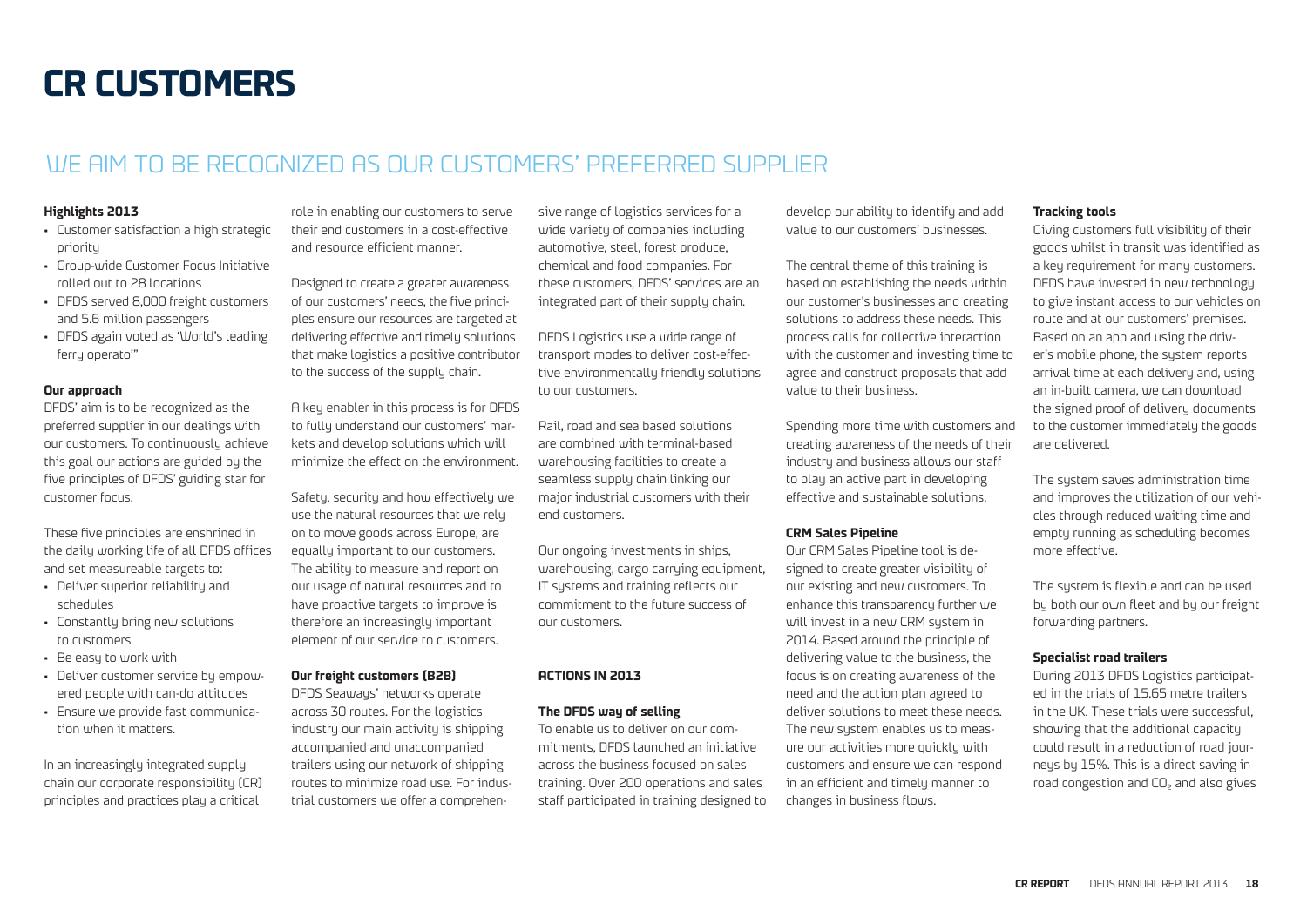our customers a significant cost saving in their distribution costs.

Working with our major retail customers, we continue to grow our fleet of supercube trailers. Having the ability to deliver up to 50 pallets per site visit creates a significant reduction in congestion on busy sites and offers a reduction in road miles of up to 50%.

#### **CO2 measurement**

DFDS now offer customers a tool to measure CO<sub>2</sub> usage on many routes and also a comparison with other transport modes. Customers can now measure the benefit of switching shipping routes or switching from road to rail and actively track the benefits over the year.

#### **Acknowledgement**

DFDS was voted 'Logistics company of the year' by the Irish Exporters Association in 2013.

#### **Next steps/commitments 2014/2015**

- Expand cooperation with major customers on health and safety
- Launch of new website focused on best practice in health and safety and driver training
- New driver training programme to ensure both our drivers and subcontractors are fully conversant with our standards
- Explore opportunities to reduce carbon footprint by using bio fuel and/ or food customers' waste food oils converted into road fuel
- Reduce miles from source to end customer in food logistics in partnership with major customers by mapping supply chains, including storage locations

#### **Our passengers (B2C)**

Passenger travel services are offered on 13 routes in DFDS's route network. More than five million passengers travelled on those routes in 2013. Short crossings between France and the UK across the English Channel recorded the highest passenger volume, with 4.0m passengers. Similar to the English Channel, the passenger routes in the Baltic Sea mainly serve the demand for car transportation and attracted 206,000 passengers in 2013. Meanwhile, some 1.4m passengers were carried on the three overnight cruise ferry routes that connect the Netherlands, the UK, Denmark and Norway.

A key goal for DFDS is to offer its customers throughout Europe an experience that meets or exceeds their expectations. In order to reach that goal, a safe journey for all passengers is of utmost importance. Safety on board is of the highest priority. More information on regulations and initiatives is available

in the 'Safety and Security' section of this CR report, on pages 38–41. In addition to taking full responsibility for passenger safety, understanding customer needs is the cornerstone of the DFDS approach to meeting customer expectations.

A special Passenger Competence Centre (PCC) continues foster a customer-centric approach within our organizational structure. The purpose is to increase consistency of passenger operations and to show 'one face to the customer'. The goals and tasks of the PCC include a unified level of customer service, making sure that all activities and services meet DFDS standards, conformity in marketing communication and an overall travel experience that meets the highest standards on all DFDS routes.

#### **Customer surveys and customer service projects**

Over the years at DFDS, we have developed a strong sense of our customers' expectations through our ongoing and comprehensive Customer Satisfaction Surveys (CSS). These surveys give us a deeper understanding of our customers' needs, and we transform those findings into day-to-day operations and services on board. The CSS offers customers the possibility to give feedback to DFDS and contribute to our ongoing process of assuring that their on board experience meets their expectations.

Over 61,000 customers have responded to our extensive questionnaire, resulting in extremely valuable input into how we best can invest our resources.

The upgrade of both ships on Copenhagen-Oslo is an investment of DKK 120m that was shaped by input from guests who have already sailed with us and guests that will be sailing with us in the years to come.

Two important initiatives were continued in 2013 to help us continue our commitment to customer service.

The Customer Focus Initiative (CFI) is a key initiative for DFDS. The project uses further research on customer values that is vital to retaining and improving a high level of satisfaction. CFI's parameters cover many facilities and service areas on board our ships like restaurants, recreational facilities and entertainment on board. More information on CFI is available on page 12.

Our Compax initiative focuses on DFDS passenger operations in the Baltic Sea. By looking for places where service can be improved throughout the entire voyage, from ticket purchase to disembarking, the Compax project team seeks to raise customer satisfaction on the Baltic routes.

#### **Data protection**

Our customer improvement projects require addressing customers' needs through analysis of customer information. DFDS consistently respects data privacy and complies with the European Data Protection Directive (95/46/ EC) as well as with the national data protection acts in the countries where we operate. Marketing communication is sent only to individuals who have explicitly agreed to accept it. DFDS further follows the mandates of the proposed "European General Data Protection Regulation" to ensure compliance with new regulation.

#### **Passenger rights**

DFDS follows the European Maritime Passenger Rights Regulations (1177/2010) that were put in place in December 2012. In accordance with the regulation, DFDS ensures that assistance is offered to disabled passengers and to those with reduced mobility. From booking to port facilities and, ultimately, their voyage on board a DFDS ship, passengers with special needs are supported and informed every step of the way. Other sections of the Regulations require that DFDS provide transparency in pricing across countries and the entitlement of passengers to certain rights in the event of delays or cancellations.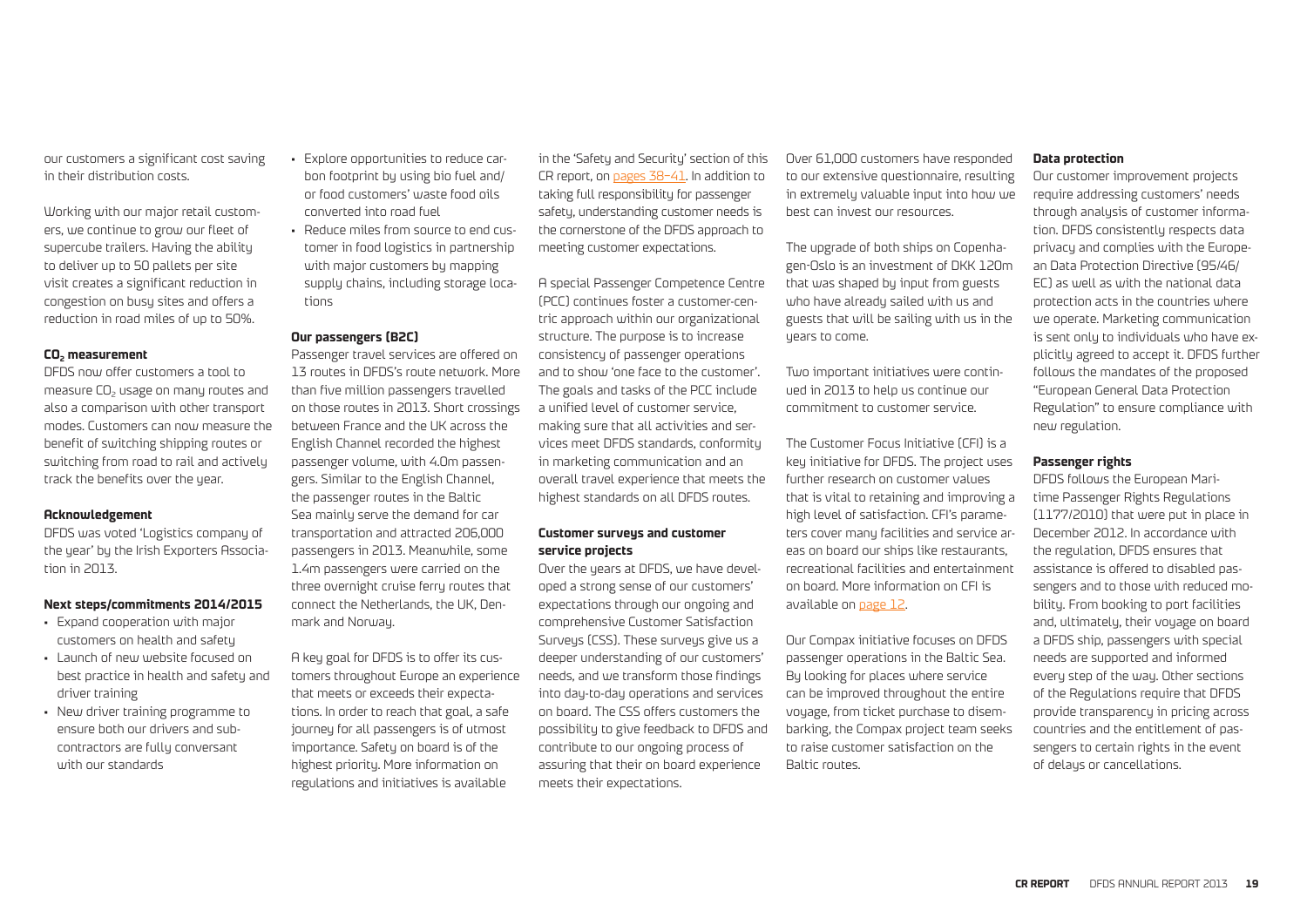#### **Communication with passengers**

DFDS places a high priority on keeping passengers informed throughout their journey. Much of this communication takes place directly at check-in and on board the ships. However, a significant and increasing proportion of information is being transferred through different channels, including the internet. Developments range from service calls prior to departure to our increased social media presence that helps to fulfill our responsibility of keeping passengers fully informed. Our approach to social media is decentralized and country-specific and supported by an overarching DFDS social media guideline that ensures consistency across markets.

#### **Social responsibility**

DFDS continued our tradition of inviting homeless people in Copenhagen on board a ship for a free Christmas dinner. Over 320 guests joined us in Copenhagen. Along with those that came on board in Oslo, more than 500 people enjoyed a Christmas meal. All DFDS employees on hand donated their time to the cause.

#### **Recognition**

The DFDS approach towards meeting and exceeding customer expectations has been recognized with several

awards. This recognition for superior customer service reflects our efforts to meet or even exceed our customers' expectations.

#### **'Europe's Leading Ferry Operator' and 'World's Leading Ferry Operator'**

DFDS added another chapter to its success story at the yearly World Travel Awards. Being ahead of its competitors in both the European and worldwide competition acknowledged our strong focus on superior customer service and a genuine experience on board our ships. For the seventh consecutive year, DFDS managed to win one of the prestigious World Travel Awards, known as the 'Oscars' of the travel industry. This is the second consecutive year that DFDS was awarded the trophy for both Europe and the whole world.

#### **DFDS AT THE WORLD TRAVEL AWARDS**

- **World Travel Awards Winner** 'World's Leading Ferry Operator' 2011, 2012 & 2013
- **World Travel Awards Winner** 'Europe's Leading Ferry Operator' 2007, 2008, 2009, 2010, 2011, 2012 & 2013

• **Best passenger shipping company**

Along with European and worldwide honours, DFDS received the Danish Travel Award as the best passenger shipping company operating between Denmark and foreign countries. This is the sixth time that DFDS received the award, underlining our commitment to customer satisfaction and our willingness to listen to the voice of the consumer.

**• Norwegian Customer Service Prize**

DFDS won the 'journey by boat' category of the Norwegian Customer Service prize for the third year running. DFDS emerged as the winner following an extensive survey that included 90 of the biggest customer centres in Norway. DFDS's commitment to finding customerfriendly solutions to ensure a positive experience for the customer was singled out for praise by the jury.

**• 'Good Hospitality' and 'Premier**

Collection' - David Urquhart Travel, DFDS' largest UK tour operator partner, awarded its 'Good Hospitality' and 'Premier Collection' prizes to the Amsterdam-Newcastle ferry route. DFDS scored very highly on the overall assessment of the journey, including key service dimensions like restaurant service and staff efficiency.

#### **Future steps/commitments 2014/15**

• The Customer Focus Initiative will be continued. Several workgroups are running pilot projects and those results will be used to make both short- and long-term improvements. • The identified improvement potentials for on-board services from the Compax initiative will be integrated into day-to-day operations